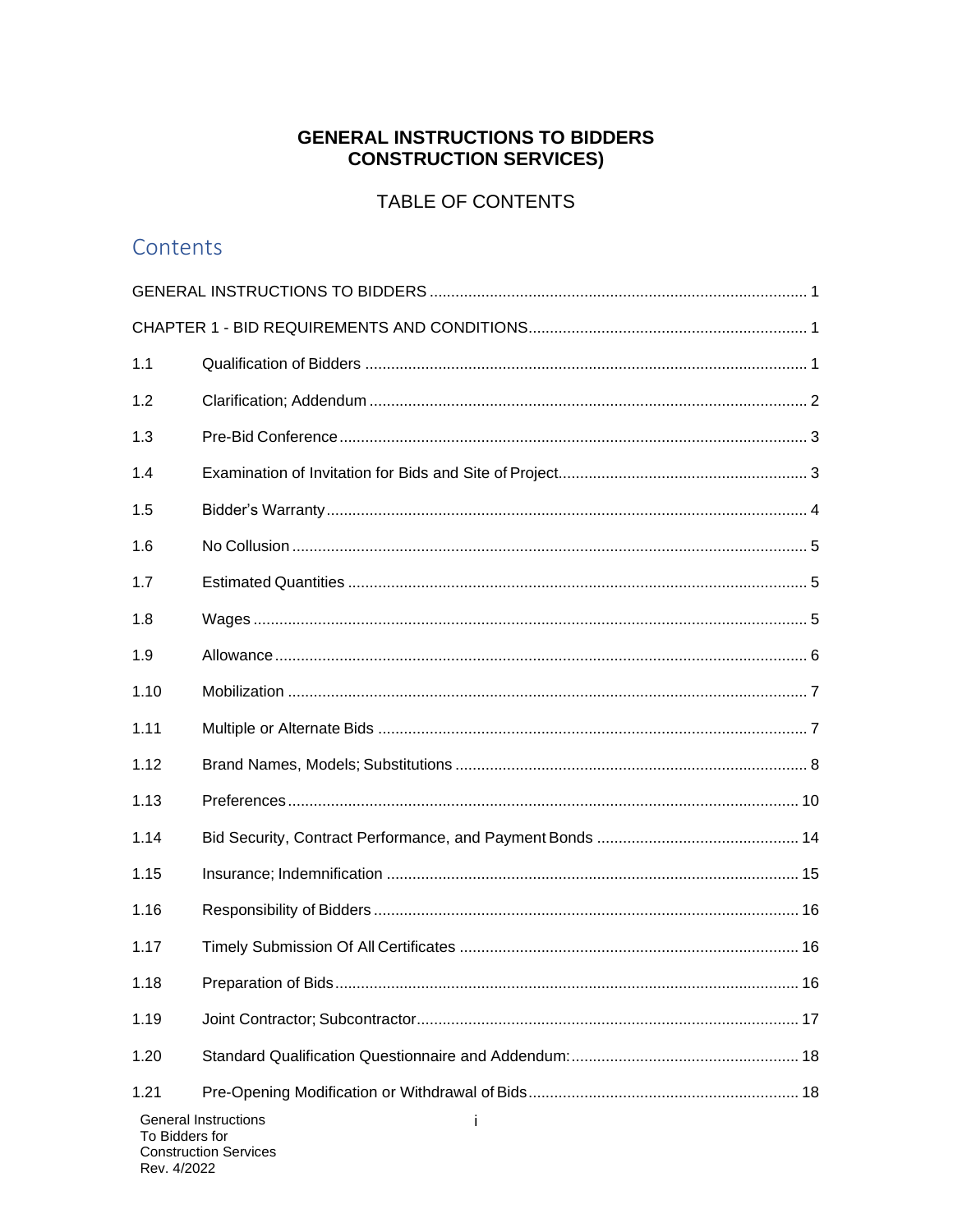| 1.22                                                         | Apparent Low Bidder Submission of Original Signature Bid Documents 18 |  |  |
|--------------------------------------------------------------|-----------------------------------------------------------------------|--|--|
| 1.23                                                         |                                                                       |  |  |
| 1.24                                                         |                                                                       |  |  |
| 1.25                                                         |                                                                       |  |  |
| CHAPTER 2 - BID OPENING; AWARD AND EXECUTION OF CONTRACT  19 |                                                                       |  |  |
| 2.1                                                          |                                                                       |  |  |
| 2.2                                                          | Time for Acceptance of Bid Received in Response to a Solicitation 19  |  |  |
| 2.3                                                          |                                                                       |  |  |
| 2.4                                                          |                                                                       |  |  |
| 2.5                                                          |                                                                       |  |  |
| 2.6                                                          |                                                                       |  |  |
| 2.7                                                          |                                                                       |  |  |
| 2.8                                                          |                                                                       |  |  |
| 2.9                                                          |                                                                       |  |  |
| 2.10                                                         |                                                                       |  |  |
|                                                              |                                                                       |  |  |
| 3.1                                                          |                                                                       |  |  |
| 3.2                                                          |                                                                       |  |  |
| 3.3                                                          |                                                                       |  |  |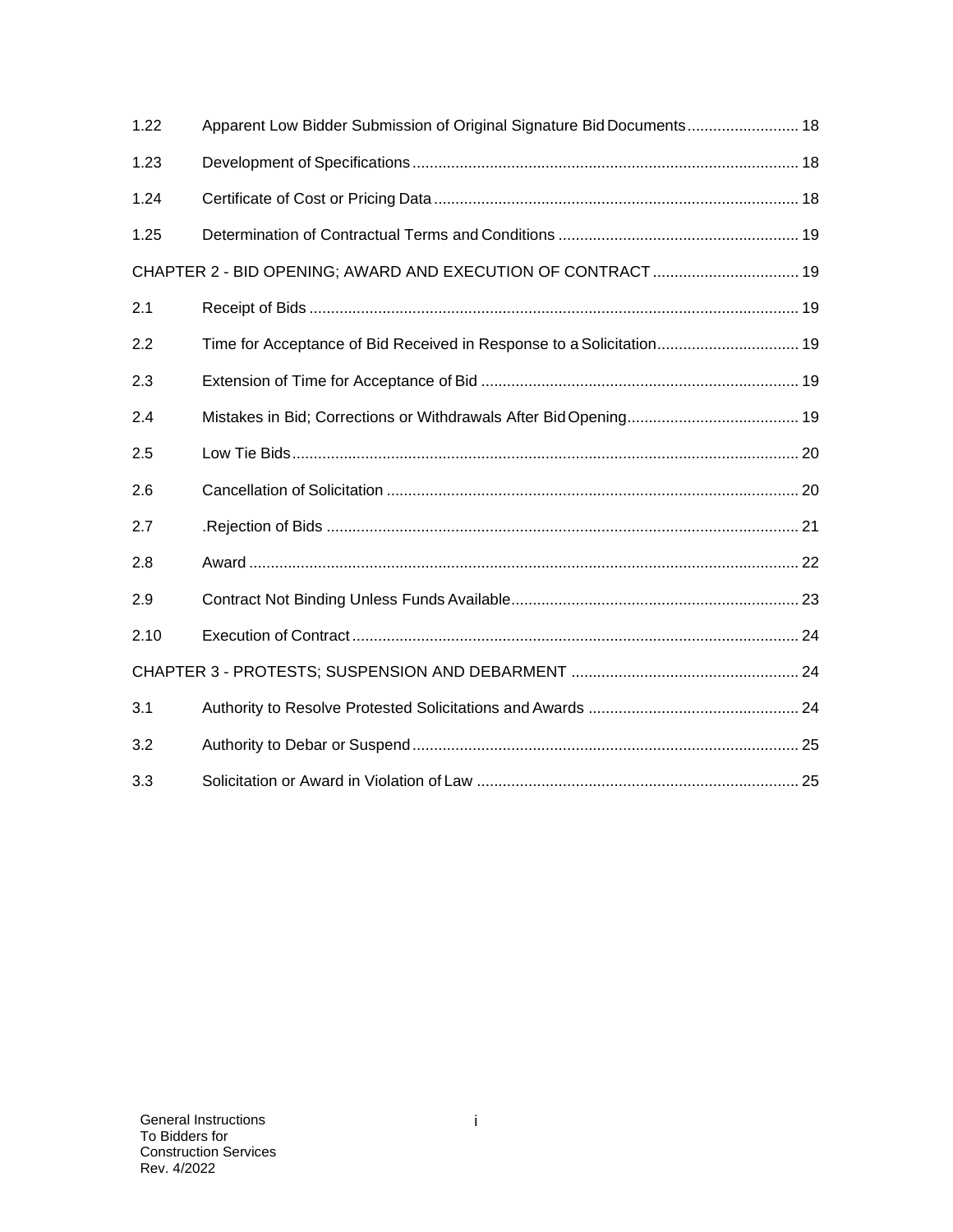#### **GENERAL INSTRUCTIONS TO BIDDERS**

<span id="page-2-0"></span>These General Instructions to Bidders (General Instructions) describe the Board of Water Supply of the City and County of Honolulu's (BWS) policy relating to bidding for construction projects as authorized by the Hawaii Revised Statutes (HRS) Chapter 103D and Hawaii Administrative Rules (HAR), Title 3, Department of Accounting and General Services. Should any provision herein be inconsistent with the HAR, the HAR shall govern. Where there is a discrepancy between the bid proposal and other parts of the invitation for bids, the bid proposal shall govern.

The defined terms described in Section 1.1 of the General Terms and Conditions of Construction Contracts of the Honolulu Board of Water Supply (the General Conditions) shall have the same meaning for purposes of these General Instructions.

The General Conditions are incorporated by reference and are included in the Header files of each Solicitation and are also available to be downloaded from the BWS Procurement website found at:

#### <span id="page-2-1"></span><https://www.boardofwatersupply.com/procurement>

#### **CHAPTER 1 - BID REQUIREMENTS AND CONDITIONS**

#### <span id="page-2-2"></span>**1.1 Qualification of Bidders**

- A. Prospective bidders must be properly licensed and capable of performing the work for which bids are being called. Unless specifically prohibited by law, the Contracting Officer or, for Informal Bids (as this term is defined below), the Officer-in-Charge shall determine the licensing requirement for the work forwhich bids are being solicited.
- B. Partnership; Joint Venture. In accordance with Section 16-77-13, Hawaii Administrative Rule, Title 16, Chapter 77, Contractors of the State Departmentof Commerce and Consumer Affairs, contractors shall notify the Contractors' Licensing Board of their intent to form a joint venture or partnership to bid on a project. A copy of this notification to the Contractors' Licensing Board shall be submitted with the bid.
- C. Qualification Questionnaire. The Contracting Officer shall determine whether the bidder or prospective bidder has the financial ability, resources, skills, capability, and business integrity to perform the work intended. For this purpose, the Contracting Officer may require any bidder or prospective bidder to submit answers, under oath, to questions contained in a questionnaire prepared by the Contracting Officer. If upon review of the questionnaire or otherwise, the bidder or prospective bidder appears not to be fully qualified or able to perform the intended work, the Contracting Officer shall, after affording the bidder an opportunity to be heard and if still of the opinion that the bidder is not fully qualified to perform the work, refuse to receive or to consider any bid offered by the prospective bidder. Failure to complete the questionnaire will be sufficient cause for the Contracting Officer to disqualify a bidder.
- D. Disqualification of Prospective Bidders. Any one or more of the following causes will be considered as sufficient for the disqualification of a prospective bidder:

(1) Is currently suspended or debarred under the provisions of HRS 103, HRS 103D, HRS 104, or HRS 444.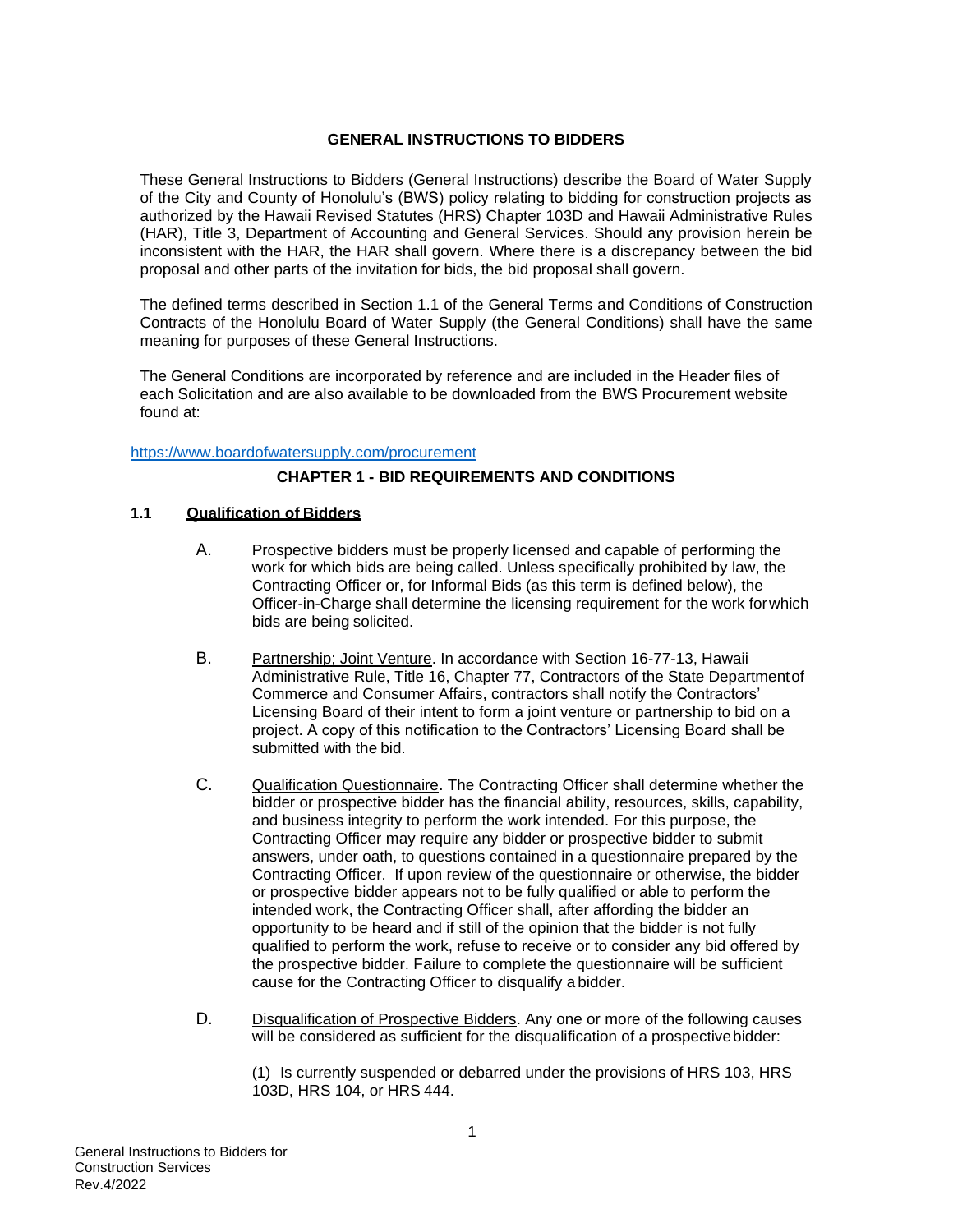(2) Noncompliance with subsection (C).

(3) Has uncompleted work on contracts in force, or a record of unsatisfactory work performance or delays on completed contracts or on contracts in force which, in the judgment of the Contracting Officer and the Officer-in-Charge, might hinder or prevent the prompt completion of additional work ifawarded.

(4) Has complaints filed against the bidder for abusive or threatening language or behavior during previous contracts toward any officer-in-charge or his/her representative.

(5) Has failed to pay or satisfactorily settle taxes due the State or Internal Revenue Service, bills due for labor and materials on contracts in force, or has a history of failure to pay or satisfactorily settle bills due for labor and materials on contracts in force.

(6) Has defaulted under a previous contract.

(7) Has failed to comply or is delaying compliance with the requirements of sections 4.21, Final inspection, or 6.5, Final payment, of the General Conditions for any contract in force.

- E. The disqualified bidder shall be immediately notified of the determination of its non-responsibility. The Contracting Officer's decision shall be final unless the prospective bidder applies for administrative relief pursuant to Chapter 3-126, HAR.
- F. Out-of-state contractors shall comply with Hawaii Administrative Rules §16-77-89 requiring Contractors to have a place of business in theState.

#### <span id="page-3-0"></span>**1.2 Clarification; Addendum**

- A. Prospective bidders should examine and review the Invitation for Bids with care. If it should appear to a prospective bidder that the performance of the work under the contract or any of the matters relative thereto is not sufficiently described or explained in the Invitation for Bids, or that any discrepancy exists between different parts of the Invitation for Bids, or that the full intent of the Invitation for Bids is not clear, then the bidder shall submit a written email request for clarificationnot later than ten (10) calendar days before the date fixed for opening of bids, as evidenced by the time that the email is received by the Procurement office, or within such time as the Officer-in-Charge may allow. All questions, comments, and requests for clarification regarding this Solicitation must be submitted in writing via email to: [FN\\_procurement@hbws.org](mailto:cisrfi@lvvwd.com) in order to generate an official answer. If the tenth day falls on a State holiday or on Saturday or Sunday, the deadline shall be the first working day prior to the State holiday, Saturday, or Sunday. All written questions will receive an official written response from the BWS and become addenda to the Solicitation. The only official position of the BWS is that which is stated in writing and issued in the Solicitation as addenda thereto. All other means of communication, whether oral or written, shall not be formal or official responses/statements and may not be relied upon.
- B. Distribution. All addenda will be posted to the Solicitation on the BWS HePS page at <https://basec.sicomm.net/BWS/>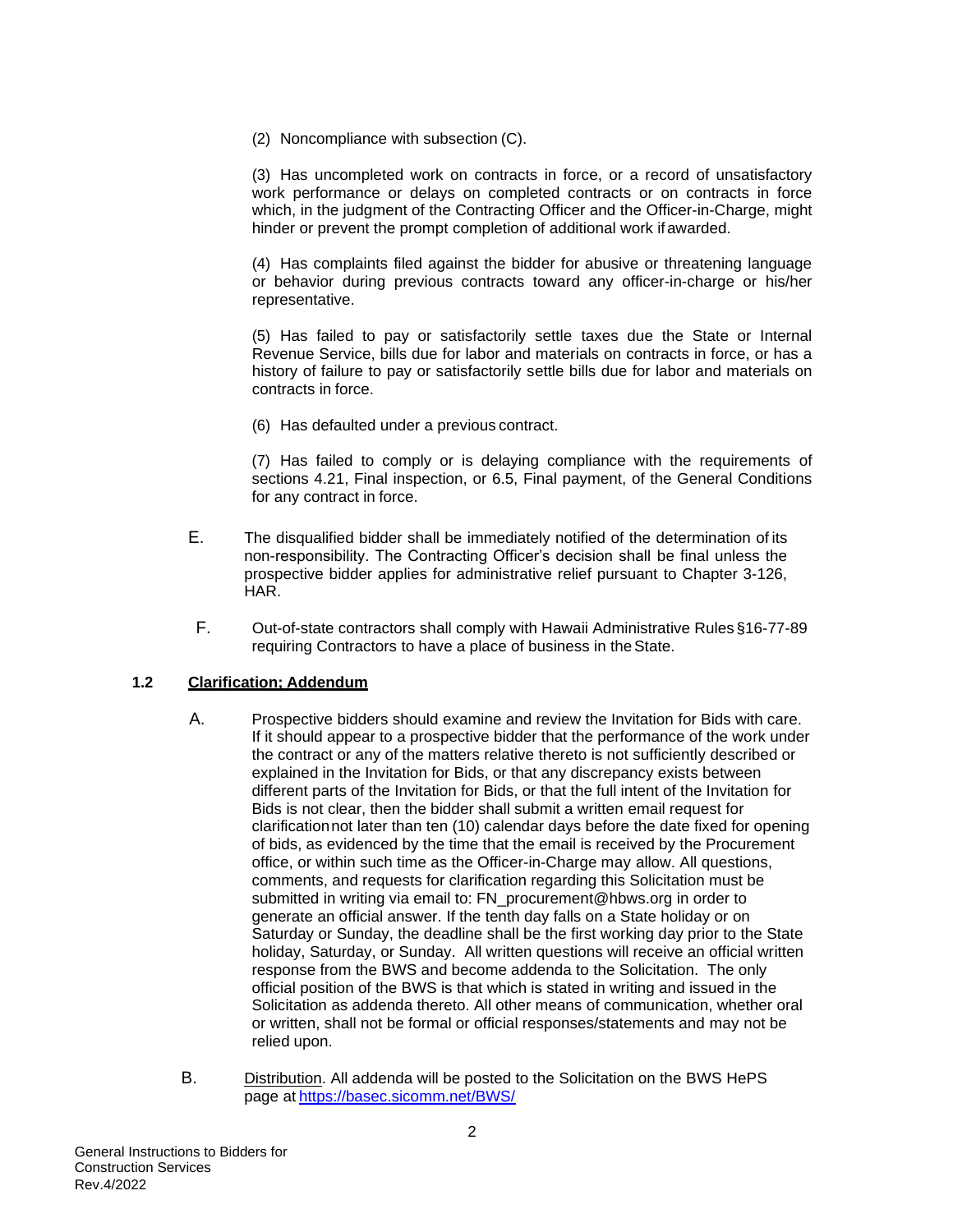Each bidder has an ongoing responsibility to check the Solicitation for addenda. The BWS has no obligation to provide prospective bidders with any other notice of addenda being issued. However, if prospective bidders have questions about addenda, they may contact the BWS's Office of Procurement at (808) 748-5071.

C. Informal Bids. For bids involving construction estimated to be under \$25,000 ("Informal Bids"), addenda may be issued by theOfficer-in-Charge.

#### <span id="page-4-0"></span>**1.3 Pre-Bid Conference**

Pre-bid conference, if held, shall be announced in the HePS Solicitation, or in an addendum. Nothing stated at the pre-bid conference shall change the Solicitation unless a change is made by written addendum.

#### <span id="page-4-1"></span>1.4 **Examination of Invitation for Bids and Site of Project**

- A. The bidder shall carefully examine the site of the proposed work andthe Invitation for Bids before submitting a bid.
- B. Surface and Subsurface Conditions. Where subsurface conditions are known to the BWS in respect to foundation or other design, bidders may inspect the records of the BWS as to such information and examine any sample that may be available. Where such information is shown in the plans, said information represents only the statement by the BWS as to the character of material that has been actually encountered by the BWS and is included only for the convenience of bidders. The BWS makes no representations as to the conditions that will actually be encountered by bidders. Any subsurface information or hydrographic survey data furnished are for the bidder's convenience only. The information and data furnished are the product of the Officer-in-Charge's interpretation of the facts gathered in investigations made at the specific locations indicated to aid in the design of the project, and the BWS assumes no responsibility whatsoever in respect to the sufficiency or accuracy of borings or of the log of test borings or other preliminary investigations, or of the interpretation thereof, and there is no guaranty, either express or implied, thatthe conditions indicated are representative of those existing throughout the work. In addition, no assurance is given that conditions found at the time of the subsurface explorations, such as the presence or absence of water, will be the conditions that prevail at the time of construction. The bidder shall be solely responsible for all assumptions, deductions, or conclusions the bidder may make or derive from the subsurface information or data furnished. Making information concerning subsurface conditions available to bidders is not to be construed in any way as a waiver of the bidder's responsibility to examine the Invitation for Bids and site. Bidders must satisfy themselves through their own investigations as to conditions to be encountered.
- C. Utilities, Underground. All underground water, gas, oil, telephone, electric, storm drain, sewer, and other pipes or conduits shown on the plans are only approximate in their locations. The Contractor shall make a personal investigation and inspection of the records and drawings possessed by ownersof the utilities. The Contractor shall make satisfactory arrangements with the owners of the utilities for the relocation, maintenance and protection of existing utilities.
	- D. Materials and Equipment. The BWS does not assume any responsibility forthe availability of any materials or equipment required under this contract. Unless otherwise specified in the Invitation for Bids, the bidder shall be considered as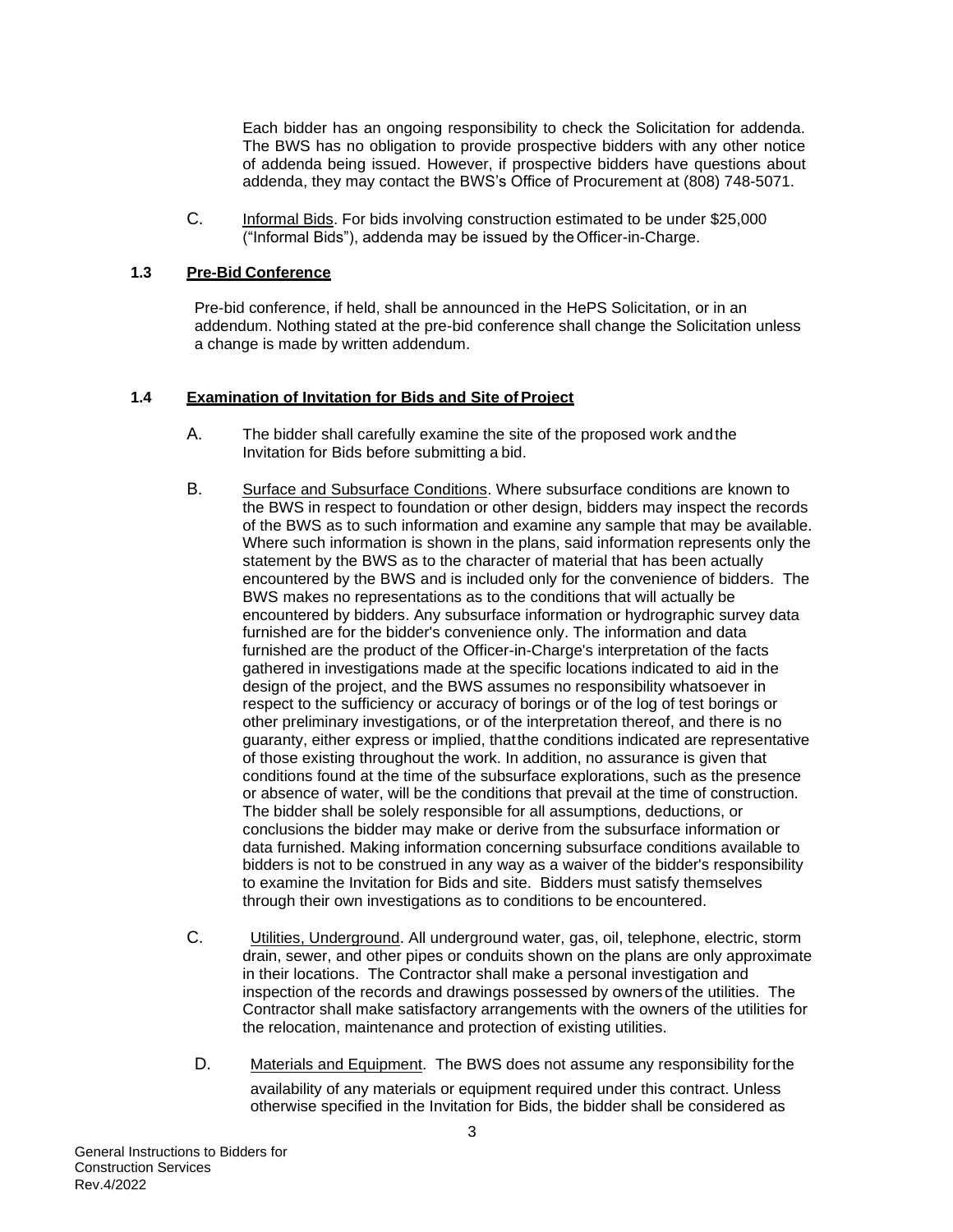having taken into account when submitting a bid the availability of materials or equipment required under the contract, except as provided for in Section 5.3 of the General Conditions.

#### <span id="page-5-0"></span>**1.5 Bidder's Warranty**

By the act of submitting a bid for the proposed contract, the bidder warrants that:

- A. The bidder will perform, with its own organization, work amounting to not less than twenty percent (20%) of the total contract cost, exclusive of costs for materials and equipment the bidder purchases for installation by its subcontractors, except that any items designated by the Board of Water Supply in the contract as "specialty work" may be performed by a subcontract and the cost of such specialty work so performed by the subcontract may be deducted from the total contract before computing the amount of work required to be performed by the bidder with its own organization.
- B. The bidder and all subcontractors intended to be used by the bidder have carefully and thoroughly reviewed the Invitation for Bids and have found it complete and free from ambiguities and sufficient for the purposeintended;
- C. The bidder has investigated and, if necessary, examined the site and understands the conditions to be encountered in performing the work;
- D. The bidder and all workers, employees and subcontractors intended to beused are skilled and experienced in the type of construction represented by the construction contract documents bid upon;
- E. Neither the bidder nor any of the bidder's employees, agents, suppliers or subcontractors have relied upon any verbal representations from the BWS, its employees or agents, including architects, engineers or consultants, in assembling the bid figure;
- F. The bid price is based solely upon the Invitation for Bids and properly issued written addenda and not upon any other written or verbal representation, and upon the bidder's own examination and investigation of surface and subsurface conditions and availability of materials and equipment;
- G. Safety and Health Certification. Where the bid is in excess of \$100,000, the bidder certifies that, if awarded the contract, the bidder will comply with section 396-18, HRS, relating to safety and health programs for contractors bidding on BWS construction projects; and
- H. Liquidated Damages. The Bidder understands and agrees to the provisions in Section 8.4 of the General Conditions relating to Liquidated Damages, and the Contractor hereby agrees to pay the sum of \$1,000.00 per calendar day as liquidated damages.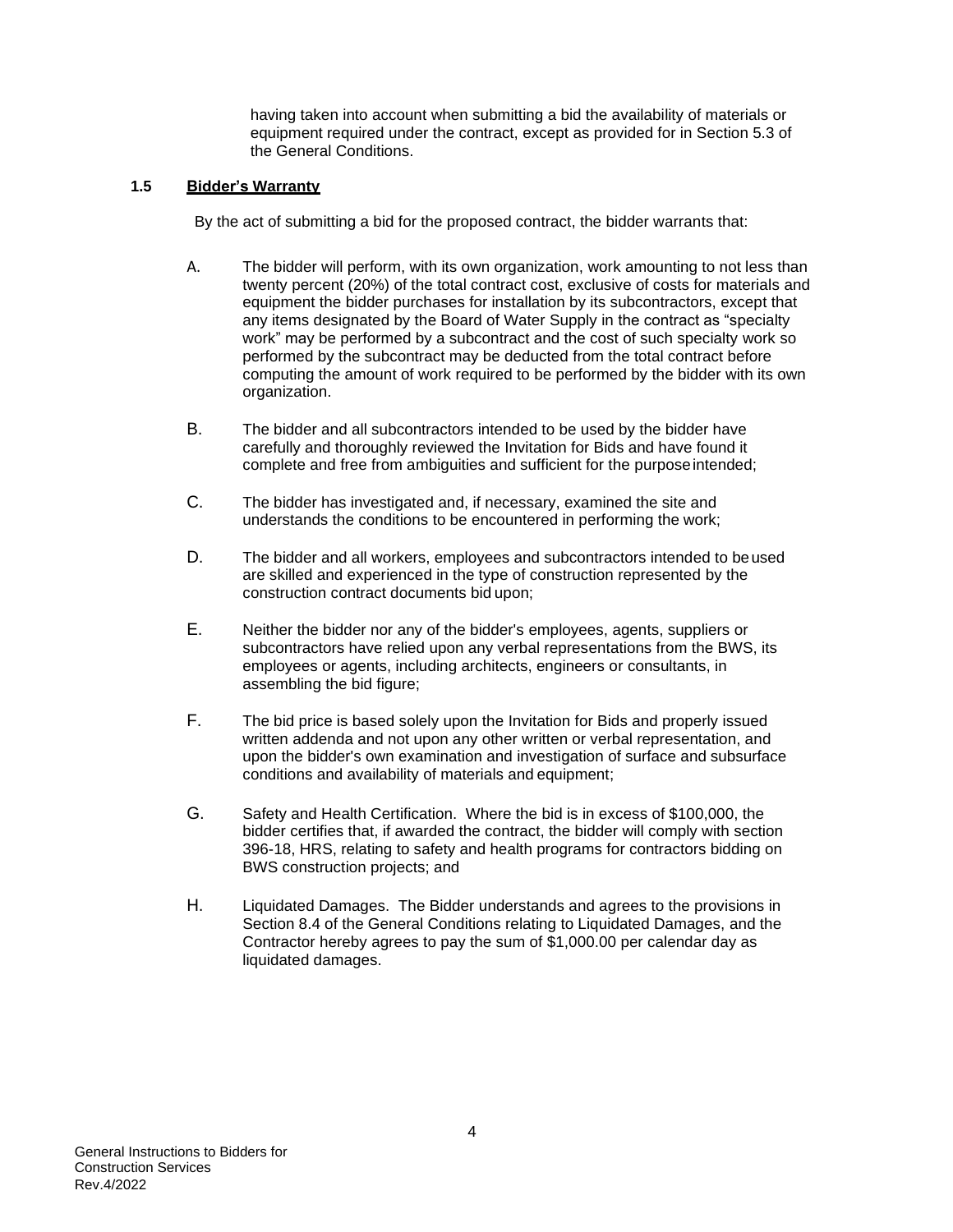## <span id="page-6-0"></span>**1.6 No Collusion**

By submitting a bid, the bidder certifies that the price submitted was independently arrived at without collusion.

#### <span id="page-6-1"></span>**1.7 Estimated Quantities**

- A. All quantities appearing in the Invitation for Bids are approximate, and those indicated in the proposal are prepared for the comparison of bids only. The BWS does not, expressly or by implication, warrant that the actual quantities will correspond therewith. Bidders shall include in their bid prices the entire cost of the performance of the contract, and it is understood and agreed that there is included in each lump sum or unit priced bid item, the entire cost of any and all items incidental to the performance of the work covered by such lump sum orunit priced bid item. When a bidder is in doubt as to the proper bid item to which the anticipated cost of any item is to be allocated, the bidder shall request clarification from the Contracting Officer or Officer-in-Charge or shall include such cost in the lump sum or unit price bid for the bid item deemed most appropriate. Failure of the bidder to request clarification shall bind the bidder to complete such work at the bid prices submitted.
- B. Unit Priced Items. For unit priced items, payment to the Contractor will be made only for the actual quantities of work performed and accepted or of materials furnished and accepted in accordance with the Invitation for Bids and subject to Section 3.3(G) of the General Conditions.
- C. Lump Sum Items. The quantities in any item for a lump sum bid item are approximate only and payment will be made only for the item in place complete, regardless of the amount of material, equipment, and labor necessary to complete the same in a proper and professional manner and in accordancewith the contract documents. The bidder shall verify these quantities in any manner deemed necessary or expedient.

#### <span id="page-6-2"></span>**1.8 Wages**

- A. The Contractor and all subcontractors shall pay all employees on any projectfor the BWS the minimum basic wage rate in conformance with applicable Federal and State laws. Bidders should incorporate such compliance with all the provisions of Chapter 104, HRS, relating to wages and hours of employees on public works, into their bid analysis.
- B. Minimum Wages. The minimum wages shall be periodically increased during the performance of a contract in an amount equal to the increase in the prevailing wages for those kinds of work as periodically determined by the State Director of Labor and Industrial Relations. Notwithstanding the provisions of the original contract entered into, if the Director of Labor and Industrial Relations determines that the prevailing wage has increased, the rate of pay of laborers and mechanics on the contract shall be raised accordingly. Bidders shall take into consideration increases that may occur during the period of the contract in computing their bid prices. No additional compensation shall be made for failure to do so.
- C. Schedule of Wages. The schedule of wages issued by the State Director of Labor and Industrial Relations is incorporated in the Invitation for Bids by reference only.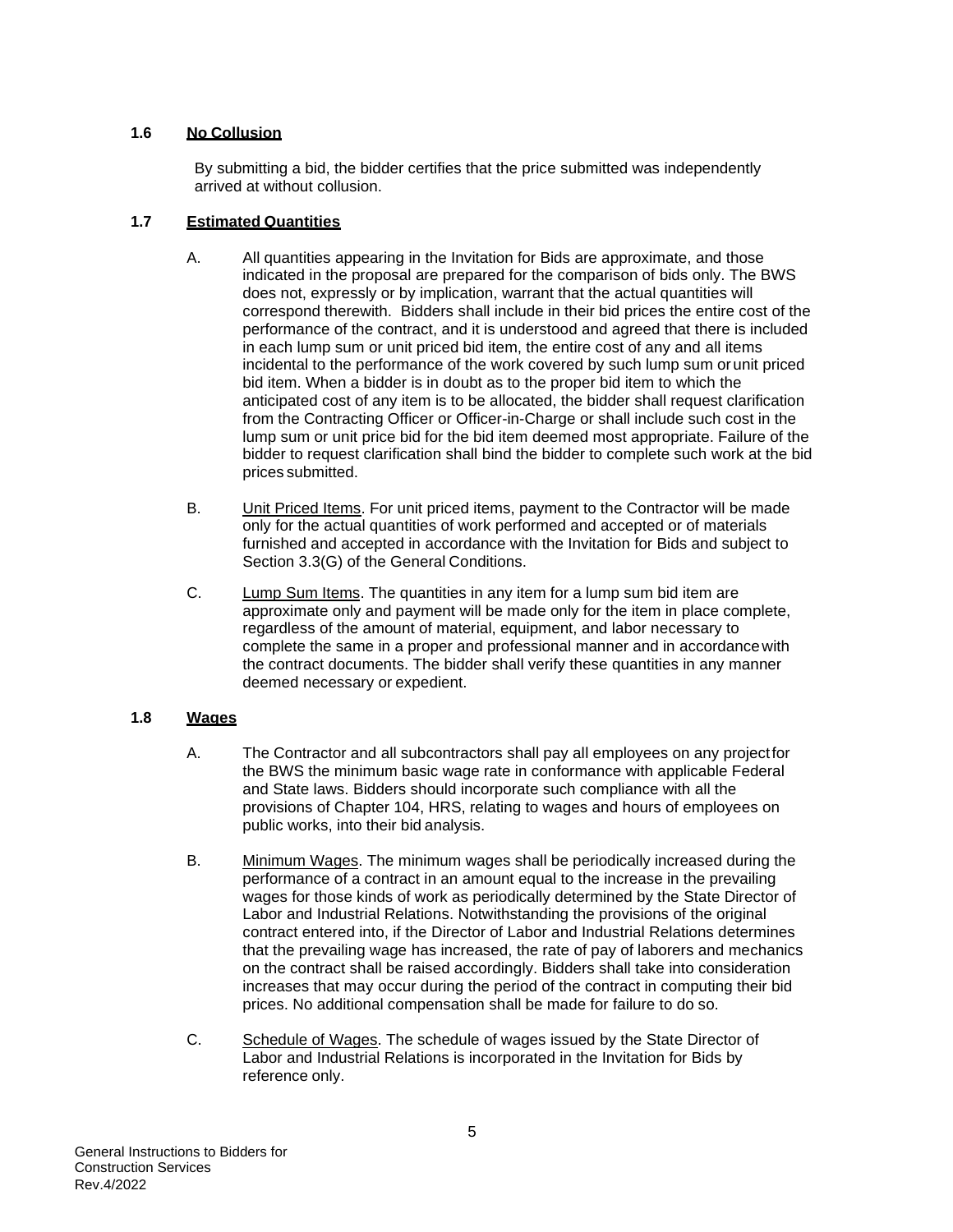- D. Payrolls and Payroll Records. In accordance with the provisions Section 104 -- 3, HRS, two (2) certified copies of all payrolls and fringe benefits shall be submitted weekly to the Officer-in-Charge for review. The general contractor shall be responsible for the submission of certified copies of payrolls and fringe benefits of all subcontractors.
- E. Should the Officer-in-Charge determine that any laborer or mechanic employed on the job site by the contractor or subcontractor has been or is being paid wages at a rate that is less than what is required by the contract or the specifications, or has not received the laborer's or mechanic's full overtime compensation, the Officer-in-Charge may, by written notice to the contractor, terminate the contractor's right, or the right of any subcontractor, to proceed with the part of the work in which the required wages or overtime compensation have not been paid and may complete such work or part by contract or otherwise,and the contractor and the contractor's sureties shall be liable to the BWS for any excess cost occasioned thereby.
- F. Federally Funded or Federally Assisted Projects. On federally funded or federally assisted projects, the current federal wage rate determination in effect at the time of advertising for bids is incorporated as part of the Invitation for Bids, and both Federal and State wage rates shall apply. Where rates for any class of laborers and mechanics differ, the higher rates shall prevail. The minimum federal wage rates shall be those in the U.S. Department of Labor Wage Determination Decision and Modifications in effect ten (10) days prior to the bid opening date.
- G. Inclusion in Subcontract. The Contractor shall include this section in every subcontract for work under this Contract.

#### <span id="page-7-0"></span>**1.9 Allowance**

- A. Any allowance amount specified in the bid is to be considered an estimate ofthe amount required for the purpose specified and shall be included in the bidder's total sum bid.
- B. Utility Allowance. The Invitation for Bids shall provide instructions for the treatment of payment of all utility charges. Where the bid proposal provides an allowance for utility charges, the bidder shall include the allowance in the total sum bid.
- C. Reimbursement. Unless otherwise specified in the Invitation for Bids, the Contractor shall be reimbursed for allowance items upon submittal of proofof payment as follows:
	- 1. For utility allowance The actual cost shown on the utility company's invoice. No markup of any kind will be allowed.
	- 2. For off-duty police officers The reimbursement shall also include the administrative fees charged by the Honolulu Police Department, plus twenty percent (20%) inclusive of all of the Contractor'sadministrative costs, overhead/profit, bond fee, and all applicable taxes.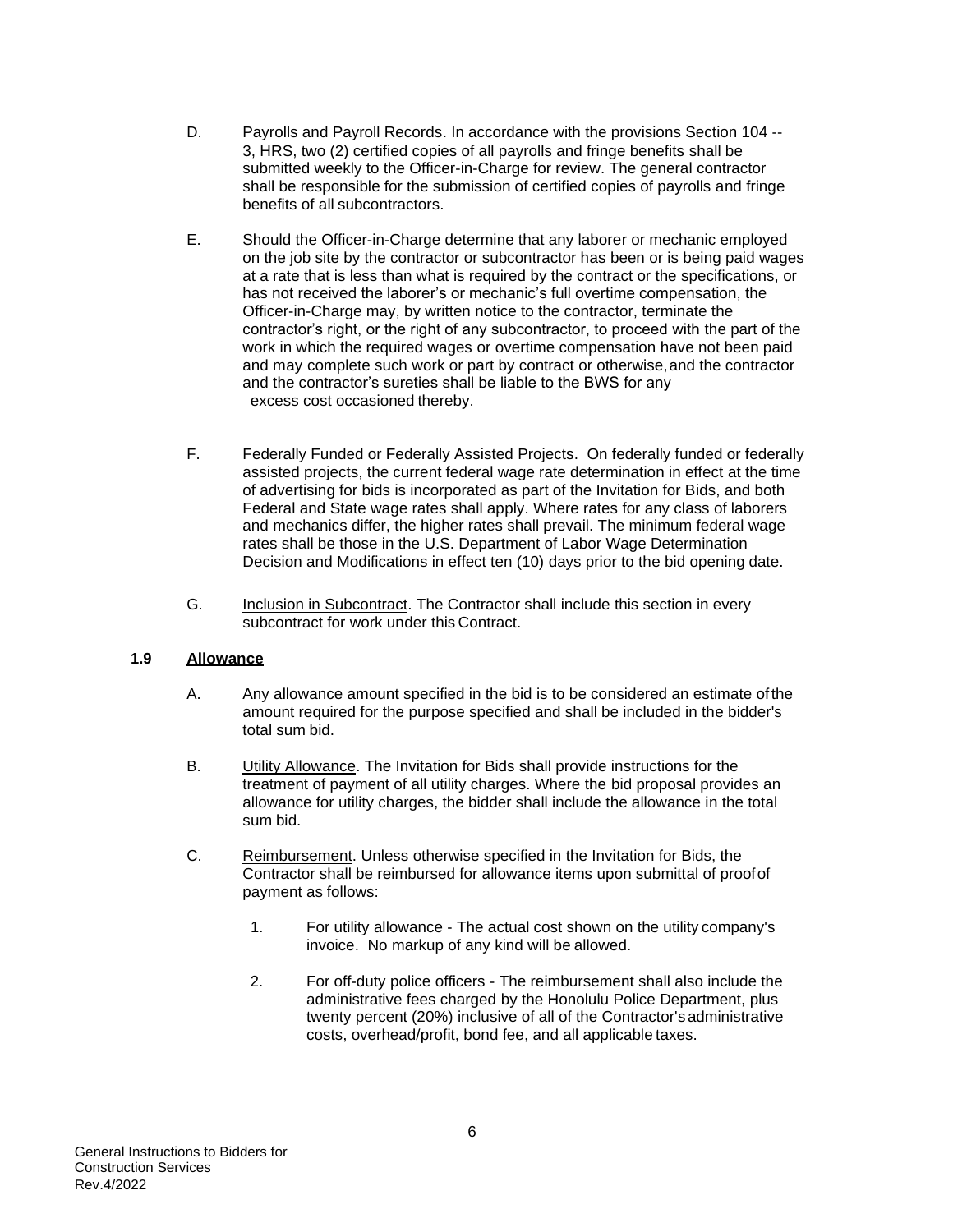D. Increase or Decrease. The Officer-in-Charge shall have the right to increase or decrease the allowance amount as necessary. Any amount remaining at the completion of the contract shall revert back to the BWS. The Contractor shall make no claim in the event the allowance amount is increased, decreased, or deleted.

## <span id="page-8-0"></span>**1.10 Mobilization**

- A. Mobilization shall consist of preparation work and operations, including but not limited to those necessary for the movement of personnel, equipment, supplies and incidentals to the project site; for the acquisition of all work materials; forthe establishment of all offices; buildings, and other facilities, excluding field office and project site laboratories, necessary for work on the project; and for all other work and operations which must be performed, or costs incurred, prior to beginning work on the various items on the project site.
- B. Maximum Bid Amount. Where there is an item in the proposal for mobilization, unless otherwise specified, the maximum bid allowed for this item is an amount not to exceed six percent (6%) of the total sum of all items within the group of items in which the mobilization item is included, excluding the bid price of the mobilization item. If the proposal submitted by the bidder indicates an amount in excess of the allowable maximum, the amount or amounts submitted by the bidder shall be reduced to the allowable maximum, and the total sum bid shallbe adjusted to reflect any such reduction. For the purpose of comparing bids and determining the contract price to be inserted in the contract awarded to the bidder, if any is so awarded, the sum of all items adjusted in accordance with the foregoing shall be used and the bidder's proposal shall be deemed to have been submitted for the amounts as reduced and adjusted in accordance herewith.
- C. Payment. Mobilization will be paid for on a lump sum basis. Partial payments will be made as follows:
	- 1. When five percent (5%) of the total sum bid is earned, fifty percent(50%) of the amount bid for mobilization will be paid;
	- 2. When ten percent (10%) of the total sum bid is earned, seventy-five percent (75%) of the amount bid for mobilization will be paid; and
	- 3. When twenty percent (20%) of the total sum bid is earned, onehundred percent (100%) of the amount bid for mobilization will be paid.

Nothing herein shall be construed to limit or preclude partial payments otherwise provided for by the contract.

#### <span id="page-8-1"></span>**1.11 Multiple or Alternate Bids**

- A. Unless multiple or alternate bids are specifically provided for in the Solicitation, such bids shall be rejected; provided, however, that if a bidder clearly indicatesa primary bid, it shall be considered for award as though it were the only bid submitted by the bidder.
- B. Method of Award. In the event additive or deductive alternates are included in the proposal, the lowest bid will be determined after adding to or deducting from the total basic bid, the alternate or alternates considered for award. Alternates, if any are awarded, shall be awarded in the order listed in the proposal. Award of alternates shall be dependent upon the availability of funds.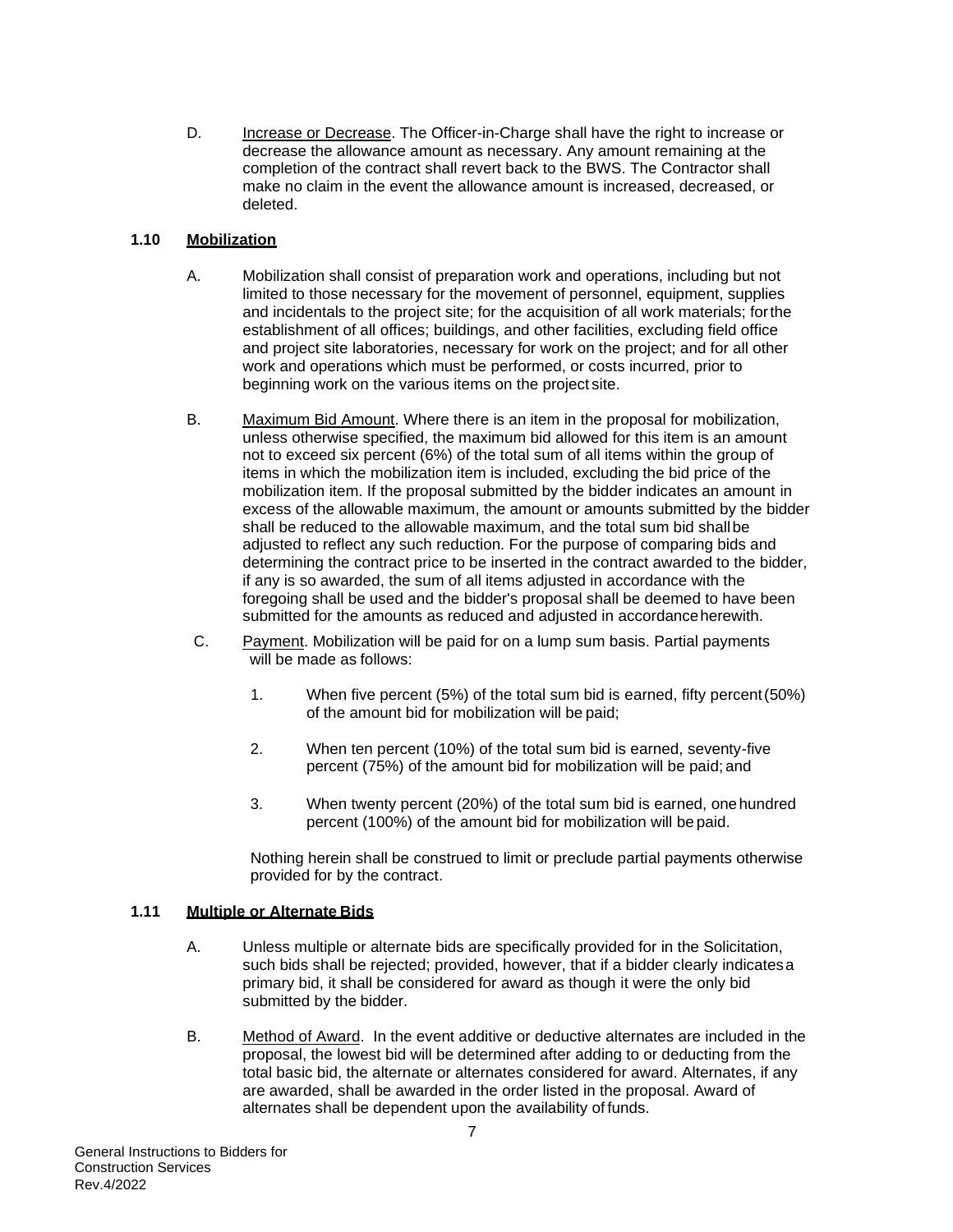- C. Bid Price. When alternate bids are provided for in the Invitation for Bids, bidders should enter a bid for each and every item listed setting forth the amount to be added to or deducted from the bidder's total basic bid price should suchalternate be incorporated into the contract. Failure to enter a bid price for each and every item may result in the bidder's bid not being considered for award unless award is by line item or group of items.
- D. Informal Bids. For Informal Bids, the Officer-in-Charge may determine the award of alternates in the manner above.

#### <span id="page-9-0"></span>**1.12 Brand Names, Models; Substitutions**

- A. Where the Invitation for Bids specifies one or more manufacturer's brand names or makes of materials, devices, equipment or system as indicating a quality, style, appearance, or performance, or method of construction, the bidder's bid shall be based on either one of the specified brands, makes, or method, or onan alternate brand, make, or method, that has expressly been found to be equal or better by the Officer-in-Charge. Alternate brands, makes, or methods may be qualified through the submittal of a written request for substitution to the Officer- in-Charge for review and approval. An alternate brand, make, or method approved for one project is not to be considered as approved for any other project. Unless otherwise specified in the Invitation for Bids, the request for substitution shall comply with the provisions of this section. Because substitutions are being reviewed close to the time of bid opening, it may be impossible to inform prospective bidders of all substitutions that maybe approved prior to bid opening. Bidders are responsible for confirming with their subcontractors or suppliers that alternate brands, makes, or methods offered by the subcontractors or suppliers have been approved by the Officer-in-Charge.
- B. Before Bid Opening. The written request to the Officer-in-Charge must be submitted via e-mail to [FN\\_Procurement@hbws.org](mailto:FN_Procurement@hbws.org) for review and approval at the earliest date possible, but **not later than the time or date specified in the Invitation for Bids, or in the absence of a specific time or date, not later than ten (10) days prior to the day fixed for the opening of bids,** as evidenced by the time that the email is received by the Procurement office. If the tenth day falls on a State holiday or on Saturday or Sunday, the deadline shall be the first working day prior to the State holiday, Saturday, or Sunday.

The written request must be clearly marked SUBSTITUTION REQUEST on the email subject line and addressed to the Officer-in-Charge. Digital copy of the request must be submitted together with PDF copies of technical brochures that shall either be marked or be accompanied by a digital copy of a statement of variances. The statement of variances must list all features of the proposed substitution that differ from the contract documents and must further certify that the substitute has no other variant features. The brochures must include sufficient evidence to enable the Officer-in-Charge to evaluate each feature listed as a variance. Should an unlisted variance be discovered after installation or delivery of the item, the Contractor shall immediately replace the item with the specified item at no cost to the BWS and without any extension to the contract completion time.

The written substitution request shall be submitted in the following format:

SECTION ITEM SPECIFIED SUBSTITUTE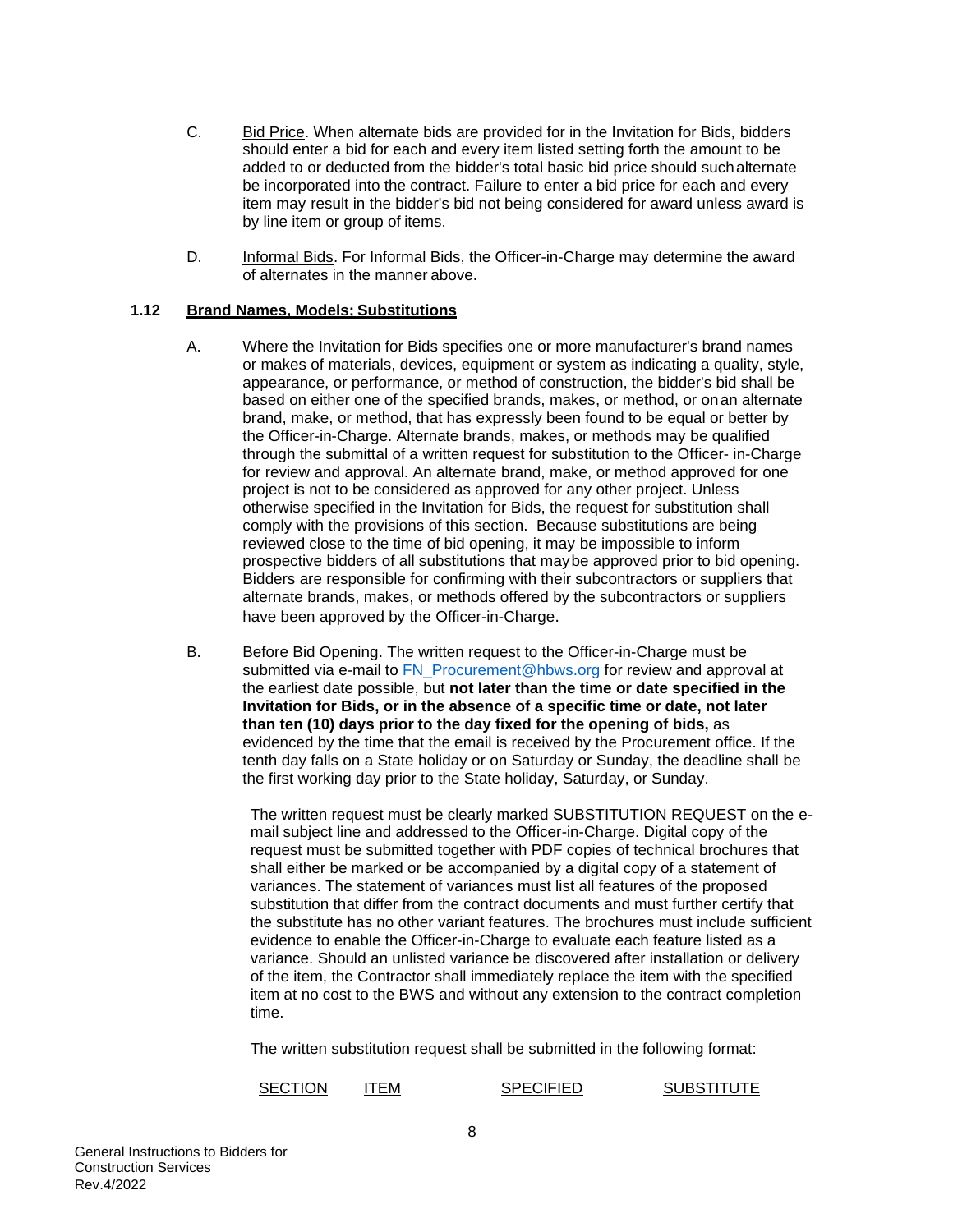If sufficient evidence to make a determination of acceptability of the proposed substitute does not accompany a request for substitution, the request shall be denied unless the Officer-in-Charge allows further evidence to be submitted to qualify the same model and provided that such evidence is submitted prior to the specified deadline unless such period is extended by the Officer-in-Charge.

Substitution requests not complying with the above requirements will be denied. Substitution requests sent to other agencies and received by the Officer-in-Charge after the deadline above will also be denied.

Any bidder whose bid is based on a substitute item that has been approved by the Officer-in-Charge shall include in its bid price, the additional cost required for all modifications in the contract and the cost of all additional diagrams and drawings required to accommodate the substitute item. The modifications referred to include the changes in design that may be required for such work as, but not limited to, architectural, structural, electrical, and plumbing.

- C. After Bid Opening. Substitution requests after bid opening shall comply with the same format and requirements as in subsection (B), provided that substitutions may not be made without the prior written approval of the Officer-in-Charge and only for the following reasons:
	- 1. The specified or prequalified item is delayed by a lengthy strike in the factory or other unforeseeable contingency beyond the control of the Contractor that would cause an abnormal delay in the projectcompletion; All specified or prequalified items are found to be unusable or unavailable due to a change in circumstances;
	- 2. The Contractor is willing to provide a more recently developed or manufactured model or item of the same name manufacturer that the Officer-in-Charge determines to be equal or better than the one specified or prequalified; or for
	- 3. Any other reason which the Officer-in-Charge may determine tobe acceptable in the best interest of the BWS.

Any savings in cost will be credited to the BWS and the Contractor will pay for any additional cost for the substituted items.

- D. Informal Bids. For Informal Bids, the Officer-in-Charge shall be the sole judge as to whether to consider any substitution request. The bidder shall submit a PDF copy of brochures and technical data sheets for review and approval by the Officer-in-Charge. The Officer-in-Charge's decision shall be final.
- E. Burden of Proof. The burden of proof as to the comparative quality and suitability of substitute equipment, materials, devices, systems, or methods of construction, shall be upon the bidder or, if after bid opening, the Contractor. The bidder or Contractor shall furnish, at the bidders or Contractor's own expense, such information relating thereto as maybe required by the Officer-in-Charge.
- F. Officer-in-Charge's Decision. Nothing herein shall be construed to mean that the Officer-in-Charge must accept or approve any substitution request submitted under this section. Bidders should not base their bids on substitute brands, makes, or methods without first obtaining approval from the Officer-in-Charge. The Officer-in-Charge reserves the right to reject any request that the Officer-in-Charge deems irregular or not in the best interest of the BWS. The Officer-in-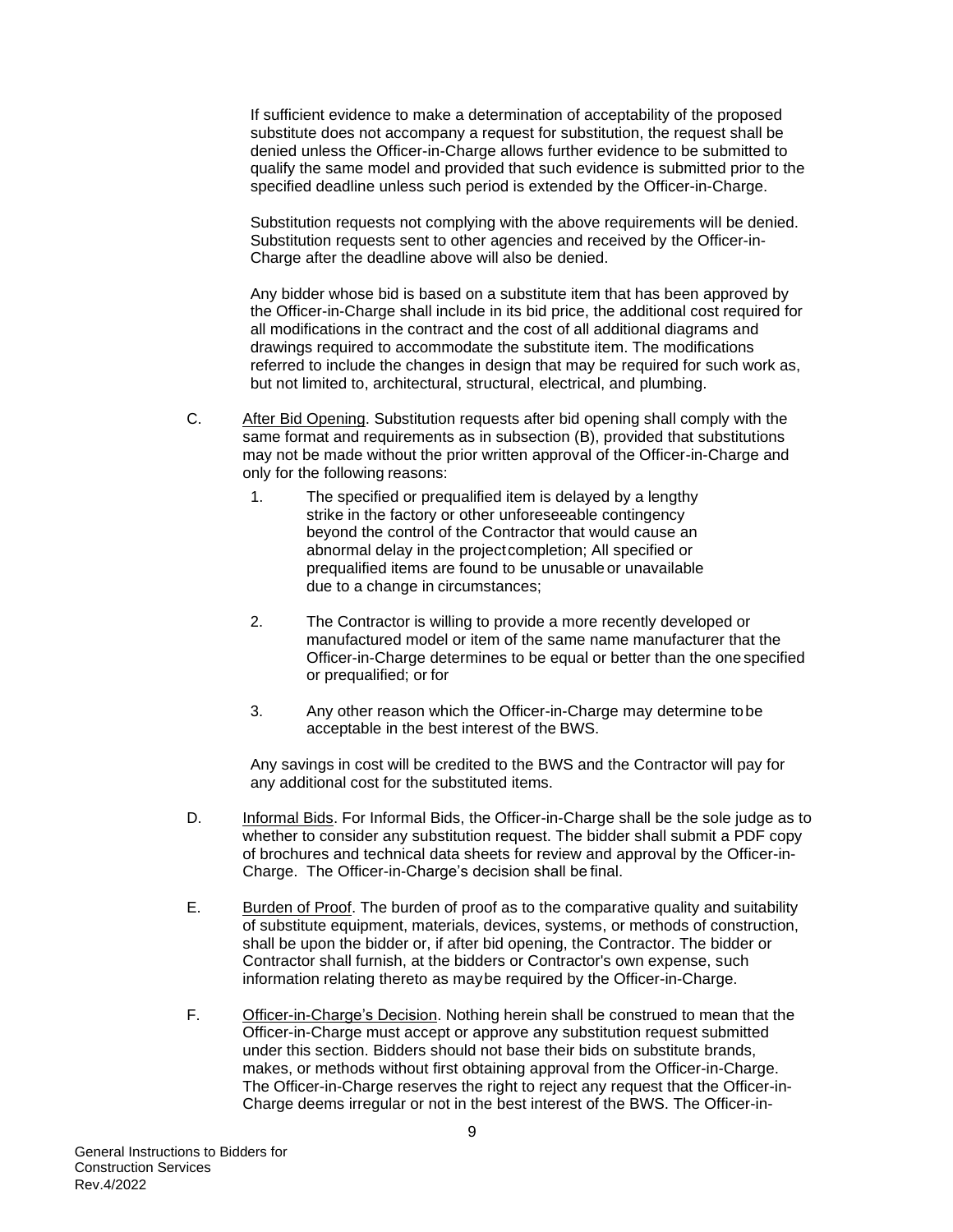Charge shall also have the right to terminate the process of evaluation of any request for substitution if continuation of the evaluation will result in a lengthy delay. The Officer-in-Charge shall be the sole judge as to what constitutes acceptability of the substitution with the cost factor to be considered. The Officer-in-Charge's approval of a substitute brand, make, or method shall not release the Contractor from the responsibility of ensuring that the substitute brand, make, or method will provide the same or superior result expected. A request for substitution shall not in any way constitute a justification for an extension of contract time.

G. The decision made by the Officer-in-Charge shall be final and conclusive.

## <span id="page-11-0"></span>**1.13 Preferences**

A. Hawaii Products

All persons submitting bids or proposals who wish to claim a Hawaii Products Preference under Section 103D-1002, HRS, and Subchapter 1, Section 3-124, HAR, shall designate the individual product(s) the bidder is proposing to be supplied as a Hawaii Product (HP) and its unit price, extended subtotal price and total price under the specific class to be claimed on the HP Preference Form included in the solicitation documents and submit the completed Form with the bid documents.

Only HP materials that comply with the 2002 [BWS Water System Standards,](https://www.boardofwatersupply.com/customer-service/permits-and-applications/water-system-standards) as amended, shall be eligible for consideration to receive the preference.

The HP list is available on the State Procurement Office (SPO) webpage at [https://spo.hawaii.gov/for-state-county](https://spo.hawaii.gov/for-state-county-personnel/programs/procurement/solicitation/goods-services-construction/preferences/hawaii-product-preferences/)[personnel/programs/procurement/solicitation/goods-services](https://spo.hawaii.gov/for-state-county-personnel/programs/procurement/solicitation/goods-services-construction/preferences/hawaii-product-preferences/)[construction/preferences/hawaii-product-preferences/](https://spo.hawaii.gov/for-state-county-personnel/programs/procurement/solicitation/goods-services-construction/preferences/hawaii-product-preferences/)

Any person desiring a HP preference shall have the product(s) certified and qualified if not currently on the Hawaii products list, prior to the deadline for receipt of bids specified in the Solicitation. The responsibility for certification and qualification shall rest upon the person requesting the preference.

Persons desiring to qualify their product(s) not currently on the HP list shall complete form SPO-38, Certification for Hawaii Product Preference and submit to the Procurement Officer and provide all additional information required by the Procurement Officer no later than five (5) working days after the posting of the solicitation, via email to: [FN\\_procurement@hbws.org.](mailto:cisrfi@lvvwd.com) If the fifth day falls on a State holiday or on Saturday or Sunday, the deadline shall be the first working day prior to the State holiday, Saturday, or Sunday. For each product, one form shall be completed and submitted (i.e. 3 products should have 3 separate forms completed). Form SPO-38 is available on the SPO webpage at [https://spo.hawaii.gov/all-forms/.](https://spo.hawaii.gov/all-forms/)

All HP in any bid shall be made available for inspection, or additional information may be requested to verify that the HP meets the minimum specifications.

When a solicitation contains both HP and non-HP, then for the purpose of selecting the lowest bid or purchase price only, the price offered for a HP item shall be decreased by subtracting ten percent (10%) for the class I or fifteen percent (15%) for the class II HP items offered, respectively. The lowest total offer, taking the preference into consideration, shall be awarded the contract unless the offer provides for additional award criteria. The contract amount of any contract awarded, however, shall be the amount of the price offered, exclusive of the preferences.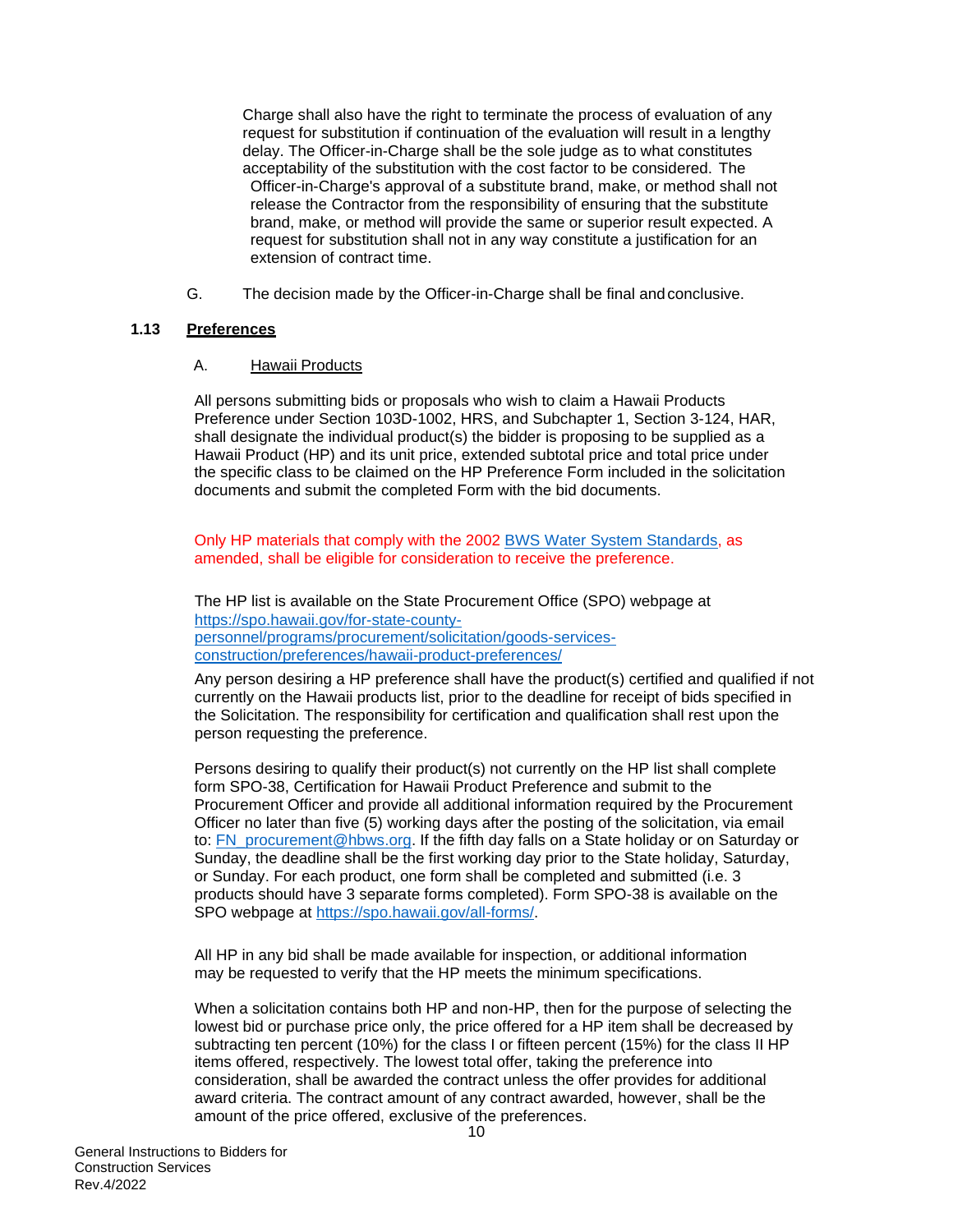Should the bid comparison, after taking into consideration the above preferences, result in identical total prices, award shall be made to the bidder offering registered HP in preference to non-HP. For evaluation purposes, no preference shall be considered between registered HP.

Change in Availability of HP. In the event of any change that materially alters the awarded Contractor's ability to supply HP, the Contractor shall immediately notify the Contracting Officer in writing and the parties shall enter into discussions for the purposes of revising the contract or terminating the contract for convenience.

Any contract awarded or executed in violation of this section shall be void and no payment shall be made by the BWS on account of the contract

- B. Reciprocal
	- 1. Applicability. The Contracting Officer may, at the Contracting Officer's option, impose a reciprocal preference against bidders from states that apply preferences. When applied, a resident bidder of the State of Hawaii may be given a reciprocal preference equal to the preference the out-of-state bidder would be given in the out-of-state bidder's own state. If the out-of-state bidder's state has a preference comparable to aHawaii preference, the reciprocal preference shall be equal to the amount by which the out-of-state preference exceeds the Hawaii preference. Whenever the Contracting Officer determines that the reciprocal preference is to be imposed, the bid form shall indicate suchimposition.
	- 2. Procedures. When applied, the amount of the reciprocal preference as specified above shall be added to the out-of-state bidder's bid price for evaluation purpose only. The responsible and responsive bidder submitting the lowest evaluated bid, taking into consideration all applicable preferences, shall be awarded the contract, provided the contract amount shall be the amount of the bid price offered, exclusive of the preference.
- C. Recycled Products
	- 1. Applicability. The recycled product preference shall not apply unless: (1) the proposal identifies the items allowed for consideration and use as recycled products; (2) the proposal identifies the percent of recycled content required to qualify for a preference; and (3) the Certification of Recycled Content form is included as part of the bid form.
	- 2. Procedures. Bidders desiring the preference shall indicate on the certification form included as part of the Invitation for Bid, the recycled content of the products offered. Recycled content shall be expressed as a percentage of total product weight. Bidders shall submit with the certification form sufficient information to support the stated recycled content of the products offered and shall comply with all applicable provisions of the HAR. Price preference will be given to recycled products that shall be at least five percent (5%) of the price of the item and will be used for price evaluation.
- D. Apprenticeship Program

A bidder may claim a five percent (5%) apprenticeship preference for public works construction projects with an estimated value of \$250,000 or more.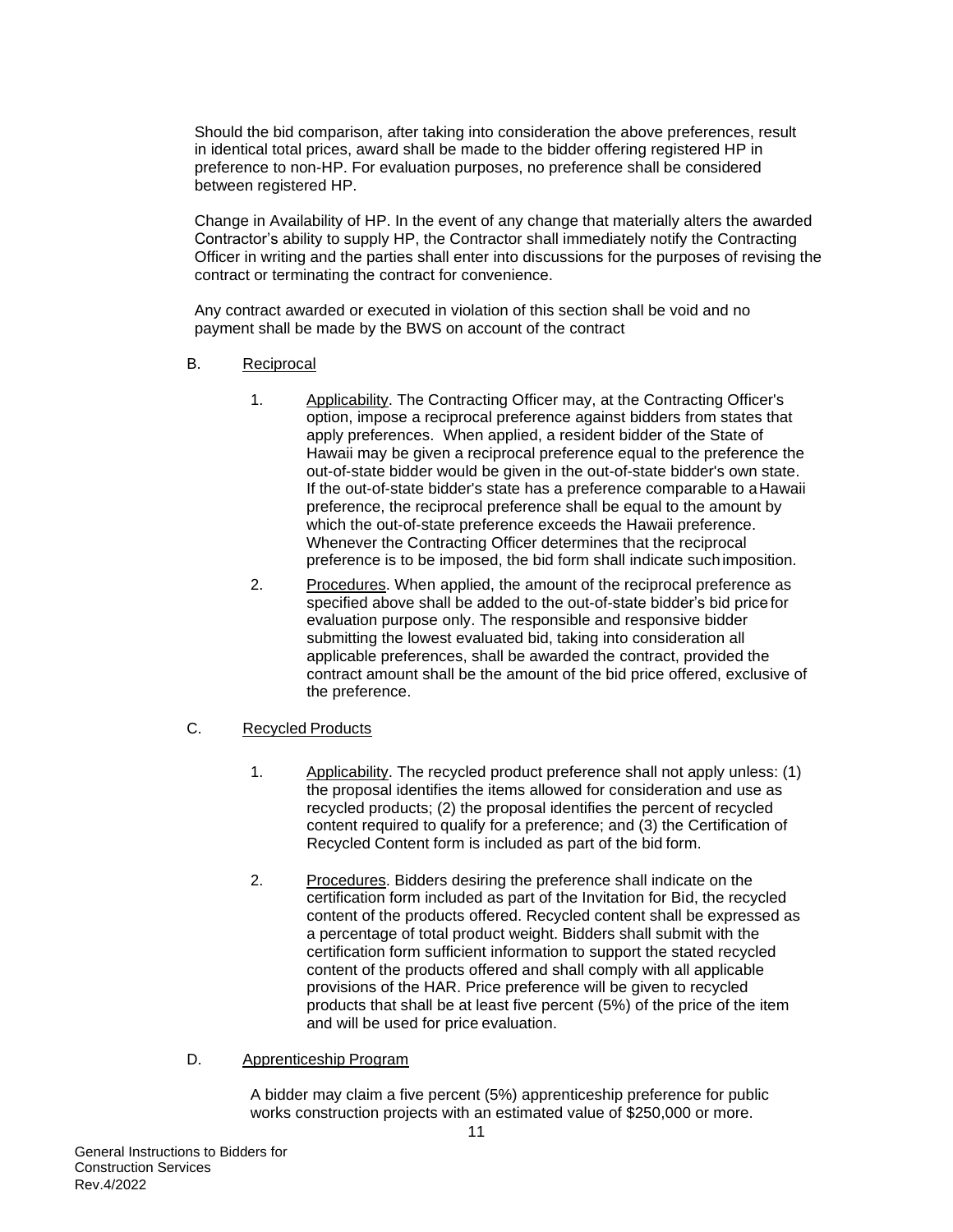1. Definitions.

"Apprenticeable trade" shall have the same meaning as 'apprenticeable occupation' pursuant to Hawaii Administrative Rules (HAR) §12-30-5.

"Department" means the department of labor and industrial relations.

"Director" means the director of labor and industrial relations.

"Employ" means the employment of a person in an employer-employee relationship, or the contracting of a subcontractor.

"Governmental body" means as defined in HRS section 103D-104.

"Party to an apprenticeship agreement" means party to a registered apprenticeship program with the department of labor and industrial relations.

"Preference" means the 5% by which the qualified bidder's bid amount would be decreased for evaluation purposes.

"Public work" shall be as defined in HRS §104-2 and HAR 12-22-1.

"Registered apprenticeship program" means a construction trade program approved by the department pursuant to HAR §12-30-1 and §12-30-4.

"Sponsor" means an operator of an apprenticeship program and in

whose name the program is approved and registered with the department of labor and industrial relations pursuant to HAR §12-30-1. 2. Qualification Procedures

- a. Any bidder seeking the preference must be a party to an apprenticeship agreement registered with the department at the time the bid is made for each apprenticeable trade the bidder will employ to construct the public works project for which the bid is being made.
- b. The apprenticeship agreement shall be registered and conform to the requirements of HRS chapter 372.
- c. Subcontractors do not have to be a party to anapprenticeship agreement for the bidder to obtain the preference.

Bidders are not required to have apprentices in its employ at the time of submittal of a bid to qualify for the preference.

- 3. Bidders are responsible to comply with all submission requirements for registration of its apprenticeship program before requesting apreference.
- 4. Bidders shall provide a certification by the sponsor of the respective registered apprenticeship programs covering the relevant trade(s) forthe public works project. Certificate Form-1 may be downloaded from the State of Hawaii, Department of Labor and Industrial Relations website: <http://hawaii.gov/labor/wdd>
	- a. For each trade to be employed to perform the work, the bidder shall submit a completed Certification Form 1 verifying participation in an apprenticeship program registered with thedepartment;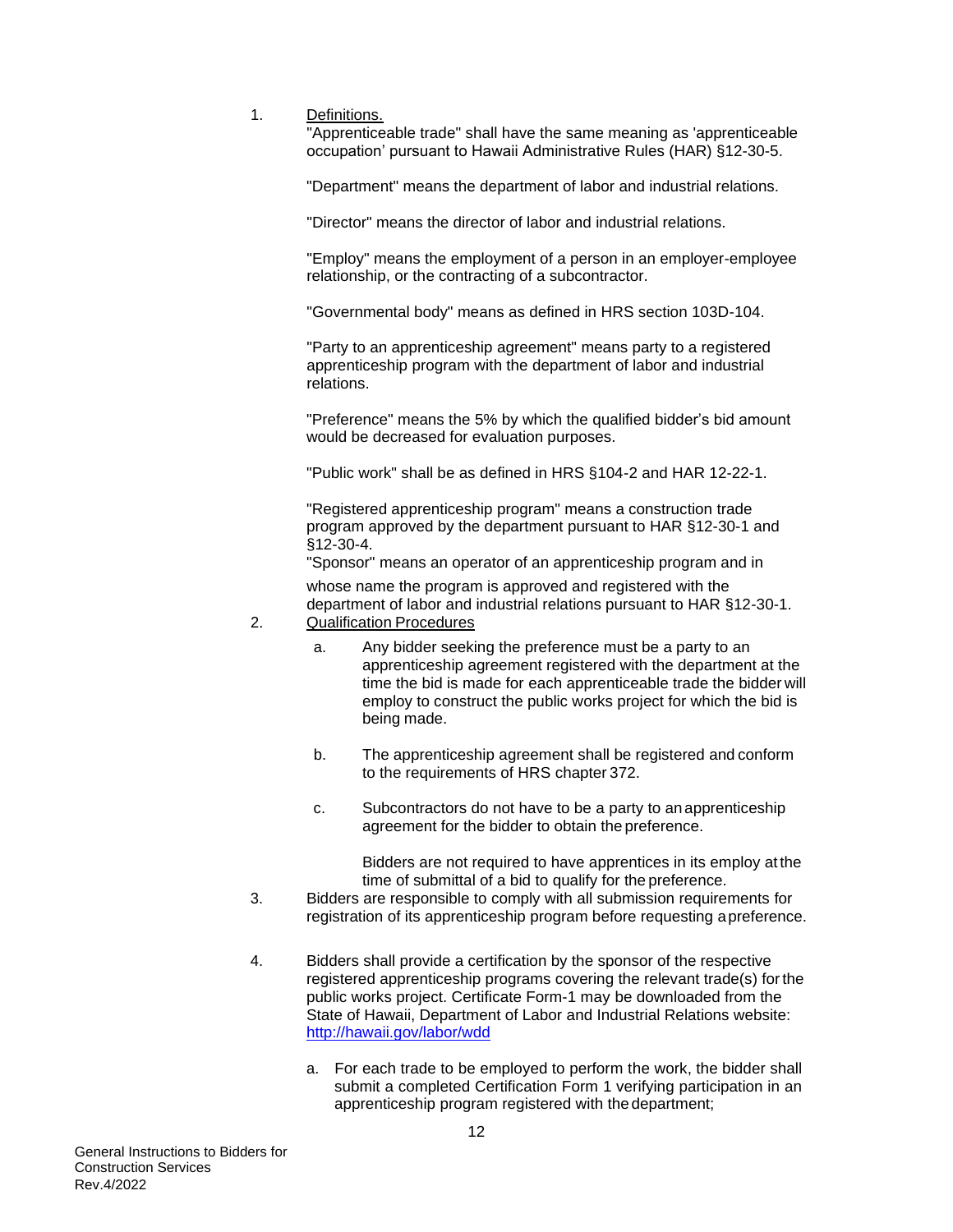- b. The Certification Form 1 shall be authorized by an apprenticeship sponsor of the department list of registered apprenticeship programs; and
- c. The completed Certification Form 1 for each trade must be submitted by the bidder with the offer. Previous certifications shall not apply unless allowed by the Solicitation.

#### 5. Bid Evaluation

- a. If the bidder certifies participation in an apprenticeship program for each trade that will be employed by the bidder for the project, the preference will be applied to decrease the bidder's total bid amount by five per cent (5%) for evaluation purposes.
- b. Should the bidder qualify for other statutory preferences (for example, Hawaii products), all applicable preferences shall be applied to the bidder's price.
- c. The contract amount shall be the original bid amount, exclusive of any preference; the preference is only for evaluation purposes.
- d. Any claims challenging a bidder's representation that the bidder is a participant in an apprenticeship program(s) as claimed, shall be submitted to the BWS. The BWS will refer the challenge to the Department of Labor and Industrial Relations who shall investigate any such claims and shall make a determination.

#### 6. Contract Administration/Enforcement

- a. For the duration of the Contract awarded utilizing the apprenticeship preference, the Contractor shall certify each month that work isbeing conducted on the project, that it continues to be a participant in the relevant apprenticeship program for each trade itemploys on the project, pursuant to subsection b, below;
- b. Monthly certification shall be made on Monthly Certification Form 2 prepared and made available by the Department, signed by the respective apprenticeship program sponsors, and submitted by the contractor with its monthly payment requests. Certificate Form-2 may be downloaded from the State of Hawaii, Department of Labor and Industrial Relations website: <http://hawaii.gov/labor/wdd>
- c. Should the Contractor fail or refuse to submit its monthly certification forms, or at any time during the construction of the project, cease to be a party to a registered apprenticeship agreement for each apprenticeable trades the contractor employs, or will employ, the Contractor will be subject to the following sanctions:
	- i. Withholding of the requested payment until the required form(s) are submitted;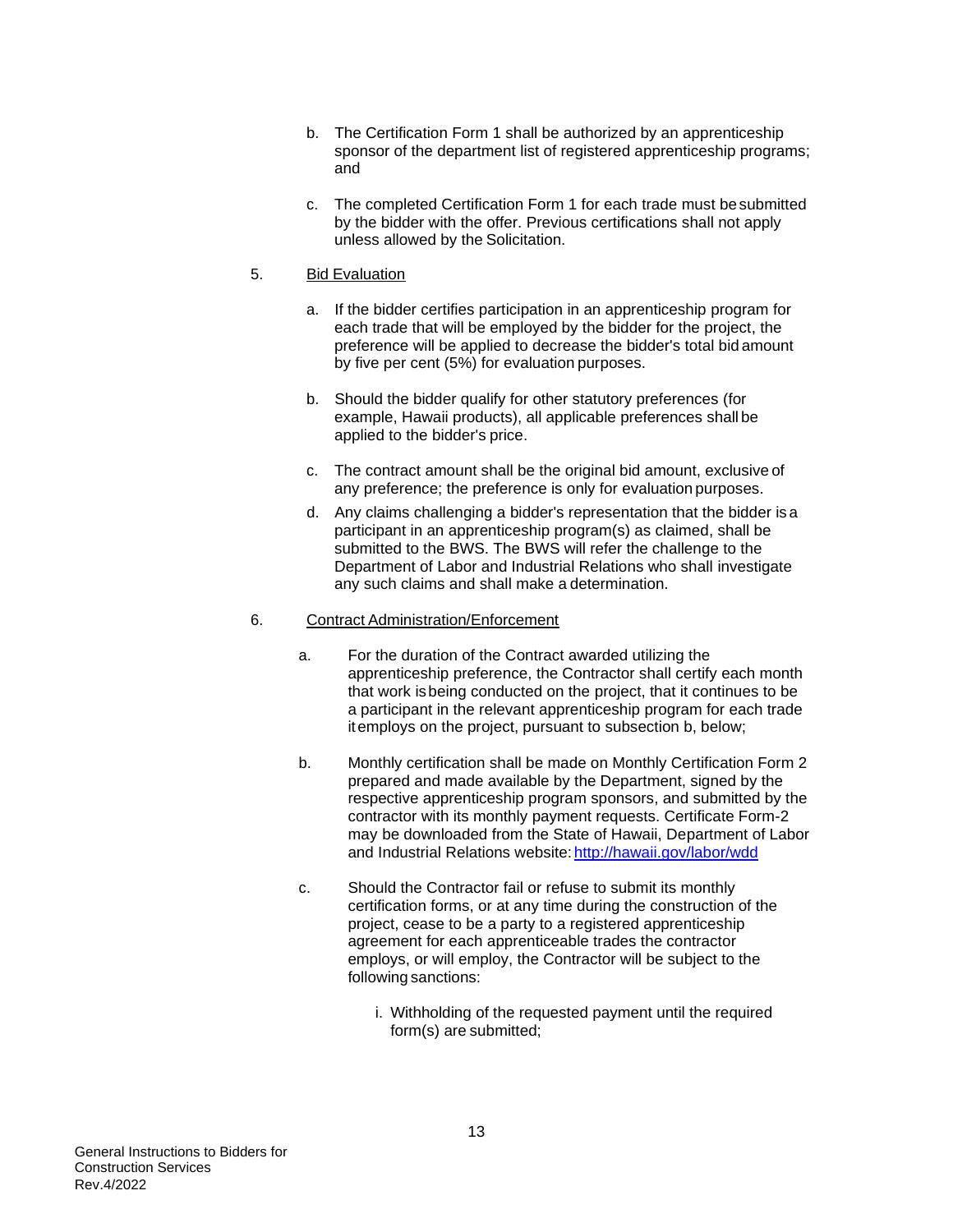- ii. Temporary or permanent cessation of work on the project, without recourse to breach of contract claims by the contractor; provided the BWS shall be entitled torestitution for nonperformance or liquidated damages claims; or
- iii. Proceed to debar or suspend pursuant to HRS§103D-702.
- d. If events such as "acts of God," acts of a public enemy, acts of the State or any other governmental body in its sovereign or contractual capacity, fires, floods, epidemics, freight embargoes, unusually severe weather, or strikes or other labor disputes prevent the Contractor from submitting the certification forms, the Contractor shall not be penalized as provided herein, provided the Contractor completely and expeditiously complies with the certification process when the event is over.
- E. Evaluation Procedure and Contract Award. Bids allowing more than one (1) preference shall be evaluated and awarded in accordance with HAR 3-124-5.

Federal Funds. Any or all of the preferences of this section shall not apply whenever such application will disqualify the BWS from receiving federal funds or aid.

#### <span id="page-15-0"></span>**1.14** Bid Security, Contract Performance, and Payment Bonds

- A. Bid Security Required
	- 1. Bid security shall be required when the price bid is \$25,000 or more and shall be in an amount equal to at least five percent (5%) of the total amount of the sum bid as stated in the proposal.
	- 2. If a bidder fails to accompany its bid with the bid security, the bid shallbe deemed nonresponsive, except as provided by Section 1.14(C) of these General Instructions.
	- 3. If a bid does not comply with the security requirements of this section, the bid shall be rejected as nonresponsive, unless the failure to comply is determined by the Contracting Officer to be nonsubstantial where:
		- a. Only one (1) bid is received, and there is not sufficient time to resolicit the project;
		- b. The amount of the bid security submitted, though less than the amount required by the Invitation for Bids, is equal to or greaterthan the difference in the price stated in the next highest acceptable bid plus an amount to cover reasonable administrative costs and expenses including the cost of resoliciting the project, resulting from the failure of the bonded bidder to enter into a contract for the work bid; or
		- c. The bid security becomes inadequate as a result of the correctionof a mistake in the bid or bid modification in accordance with Section 1.21 or Section 2.4 of these General Instructions, if the bidder increases the amount of security to required limits within the time specified by the Contracting Officer.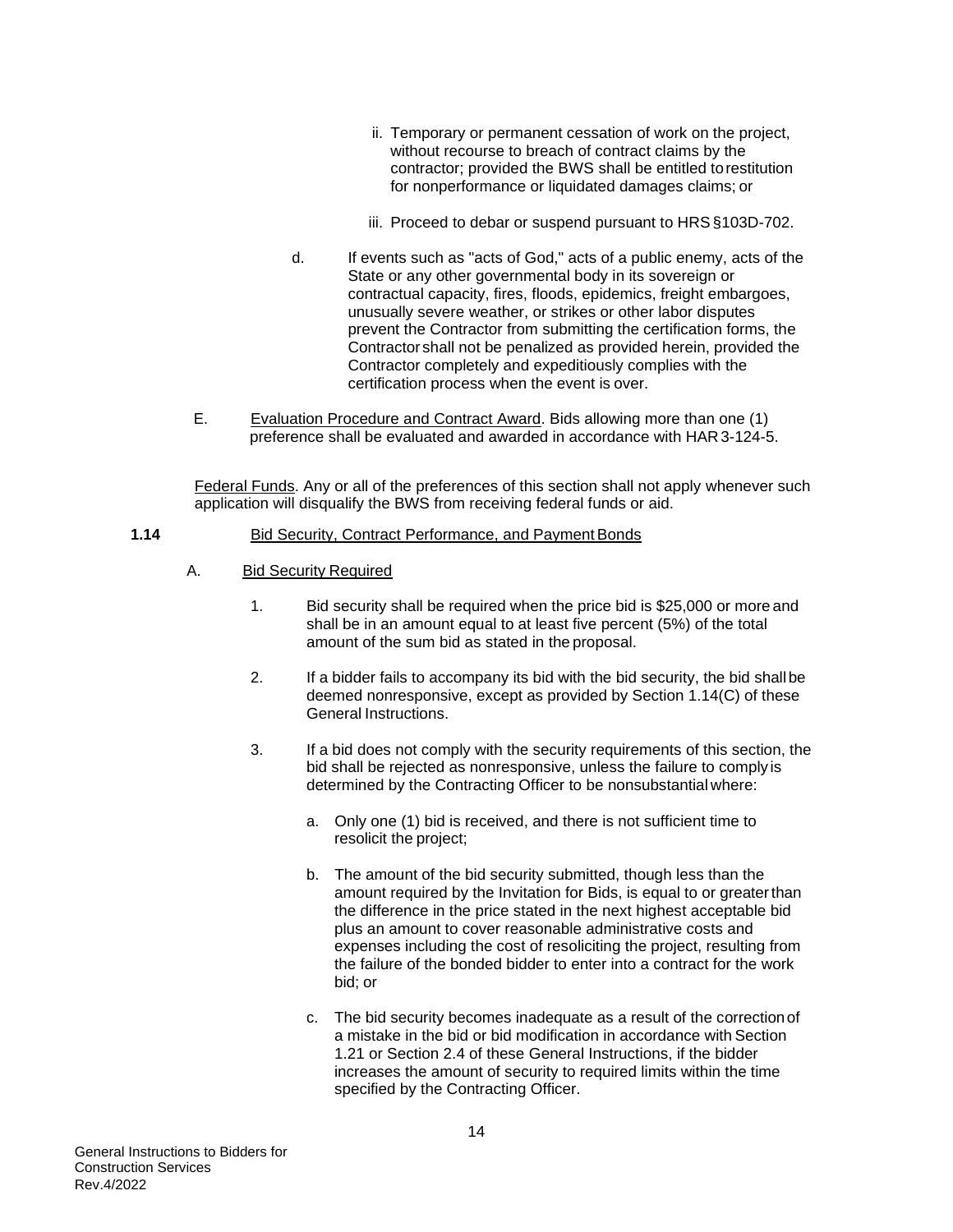- 4. Bid deposits, under Sections 1.14(C)(2) and 1.14(C)(3) ofthese General Instructions, of the three apparent lowest bidders shall be retained until execution of a contract and deposit of the proper performance and payment bonds by the successful Contractor, after which time the bid deposits of the three lowest bidders shall be returned. All other bid deposits, other than surety bonds, which have not been forfeited, shall be returned to the bidders who furnished them after determining the three apparent lowest bidders.
- B. Contract Performance and Payment Bonds. Performance and payment bonds shall be required when the price of the contract is \$25,000 or more and each shall be in an amount equal to one hundred percent of the amount of thecontract price. The Contractor shall deliver the performance and payment bonds to the BWS at the same time the contract is executed. If the Contractor fails to deliver the required performance and payment bonds, the Contractor's award shall be canceled, the Contractor shall be subject to a claim for all resulting damages, its bid security enforced, and the Contracting Officer may award the contract to the next lowest bidder.
- C. Acceptable Bid Security, Contract Performance and Payment Bonds. Bidders and contractors shall be required to provide, at no cost to the BWS, bidsecurity, contract performance, and payment bonds. Acceptable bid security, contract performance and payment bonds shall be limited to:
	- 1. Surety bond in the form attached to the Invitation for Bids underwritten by a company licensed to issue bonds in this State;
	- 2. Legal tender; or
	- 3. A certificate of deposit; credit union share certificate; or cashier's, treasurer's, teller's, or official check drawn by, or a certified check accepted by a bank, a savings institution, or credit union insured by the Federal Deposit Insurance Corporation or the National Credit Union Administration, and payable at sight or unconditionally assigned to the BWS. These instruments may be utilized only to a maximum of \$100,000. If the required security amount totals over \$100,000, more than one (1) instrument not exceeding \$100,000 each and issued by different financial institutions shall be accepted.
- D. Bid surety bonds shall be notarized.
- E. Contract performance and payment bond forms shall be those specified inthe General Conditions.
- F. Contracts with Federal Funds. In addition to the requirements of this section, whenever a contract is partially or fully funded with federal funds, the amount of the bonds shall be the amount required by the federal agency, and the surety companies shall be those listed in the latest issue of the U. S. TreasuryCircular 570.

#### <span id="page-16-0"></span>**1.15 Insurance; Indemnification**

Bidders shall include in their bids any and all costs to provide insurance and comply with the indemnity provisions specified in Article 7 of the General Conditions.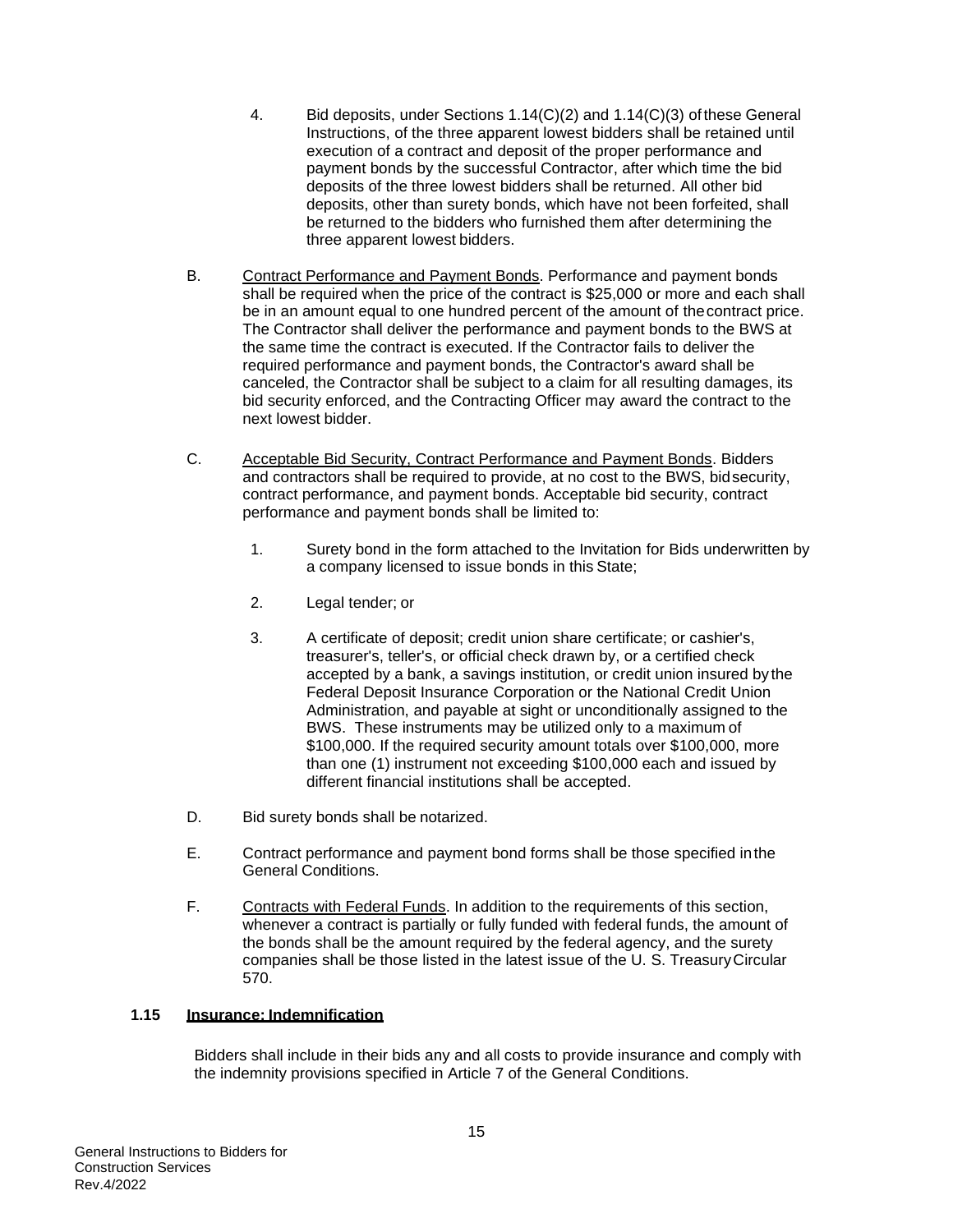## <span id="page-17-0"></span>**1.16 Responsibility of Bidders**

A. Offeror shall, upon award of the contract, furnish proof of compliance withthe requirements of §103D-310(c), HRS:

> HRS Chapter 237, tax clearance; HRS Chapter 383, unemployment insurance; HRS Chapter 386, workers' compensation; HRS Chapter 392, temporary disability insurance; HRS Chapter 393, prepaid health care;

Additionally, all bidders must be in compliance with one of the following:

Be registered and incorporated or organized under the laws of the State (Hereinafter referred to as a "Hawaii business"); or

Be registered to do business in the State (hereinafter referred to as a "compliant non-Hawaii business").

#### B. HAWAII COMPLIANCE EXPRESS (HCE)

All bidders shall be required to register online at [http://vendors.ehawaii.gov t](http://vendors.ehawaii.gov/)o acquire a "Certificate of Vendor Compliance." The HCE provides current compliance status as of the issuance date. The "Certificate of Vendor Compliance" indicating that vendor's status is compliant with the requirements of Section 103D-310(c), HRS, shall be accepted for both contracting purposes and final payment. Vendors will be required to pay an annual fee of \$12.00 to the Hawaii Information consortium, LLC (HIC).

#### <span id="page-17-1"></span>**1.17 Timely Submission Of All Certificates**

The "Certificate of Vendor Compliance" should be applied for and submitted to the purchasing agency as soon as possible. If a valid certificate is not submitted on a timely basis for award of a contract, an offer otherwise responsive and responsible may not receive the award.

#### <span id="page-17-2"></span>**1.18 Preparation of Bids**

All documents indicated in the HePS IFB Checklist contained in the Bid Supporting Documents PDF included in the Solicitation shall be completed and uploaded for submission onto the HePS system. Hardcopies of the mandatory attachments will not be accepted. It is the responsibility of the responding bidder to check each of its uploaded files to confirm the file integrity and that it can successfully be opened and is displayed correctly.

Submission of an electronic response to the Board of Water Supply constitutes and shall be deemed an offer to sell the specified goods and/or services to the Board of Water Supply at the price shown in the response and under the Board of Water Supply's Terms and Conditions.

The electronic response submitter certifies that he/she is authorized to sign the response for the submitting vendor and that the response is made without connection with any person, firm, or corporation making a response for the same goods and/or services and is in all respects fair and without collusion or fraud.

Only responses submitted through HePS shall be considered for award.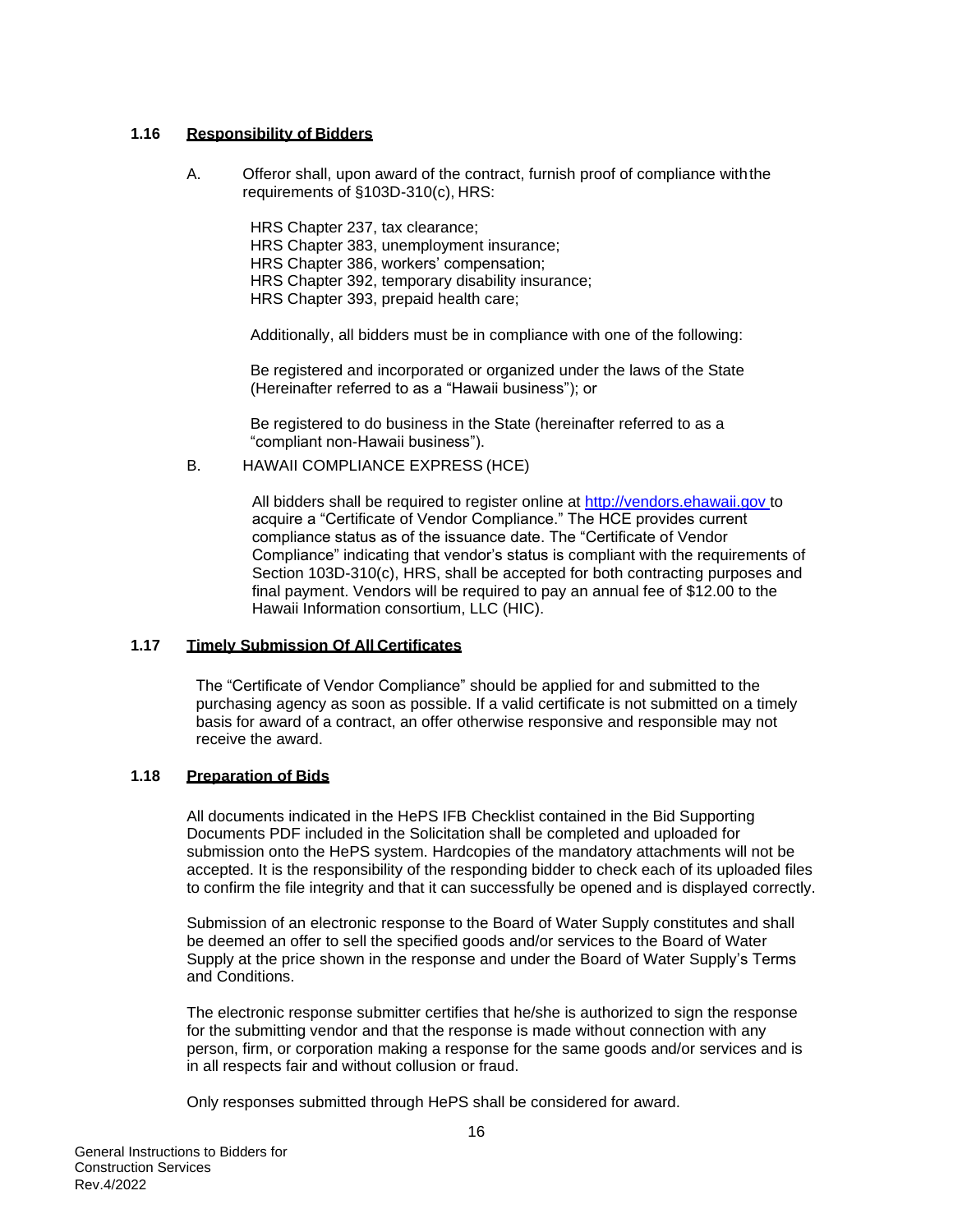- A. Bids must be prepared using the Proposal document contained in the Bid Supporting Document PDF included in the Solicitation and shall be uploaded through HePS.
- B. Bids shall be prepared in ink or typewritten.
- C. Errors may be erased or crossed out and corrections initialed in ink by the person signing the bid.
- D. Digital and or electronic signatures that have the date and time stamp of the when the signature was digitally or electronically affixed to the bid document may be used.
- E. Bids shall be signed in ink, digitally or electronically by the individual, by one or more members of a partnership, byone or more members or officers of each firm representing a joint venture, by one or more officers of a corporation, or by an agent of the bidder legally qualified and acceptable to the Contracting Officer.
- F. A power of attorney or a corporate resolution should accompany the bid except where the bidder is a sole proprietor and the bid is signed by the soleproprietor. Out-of-state bidders must list their State of Hawaii address andtelephone number in their bids.
- G. Unless otherwise specified in the Invitation for Bids, bidders must bid on all items listed in the Invitation for Bids.
- H. In case of discrepancy between prices written in words and those writtenin figures, the prices written in words shall govern.
- I. Proprietary data shall be designated as confidential and shall be readily separable from the bid to facilitate public inspection of the part that is not confidential.

#### <span id="page-18-0"></span>**1.19 Joint Contractor; Subcontractor**

- A. Bidders shall comply with HRS 103D-302, relating to the listing of joint contractors or subcontractors. Bids which are not in compliance may be accepted if the Contracting Officer or, for informal bids, the Officer-in-Charge concludes that acceptance is in the best interest of the public and the value of the work to be performed by the joint contractor or subcontractor is equal to or less than one percent (1%) of the total bid amount.
- B. Changes. The Contracting Officer shall have the right to require a bidder to replace any joint contractor or subcontractor that is not in compliance withHRS444. Bidders are cautioned that changes to the subcontractor listing requested by the bidder may be considered only if the Contracting Officer determines that there are justifiable reasons as specified in section 4.23 of the General Conditions.
- C. Specialty Work. Joint contractors and subcontractors may perform only the specialty work for which they are listed. When alternates are made a part of the bid, bidders shall indicate, if applicable, the alternate and the basic work to be performed by each joint contractor or subcontractor.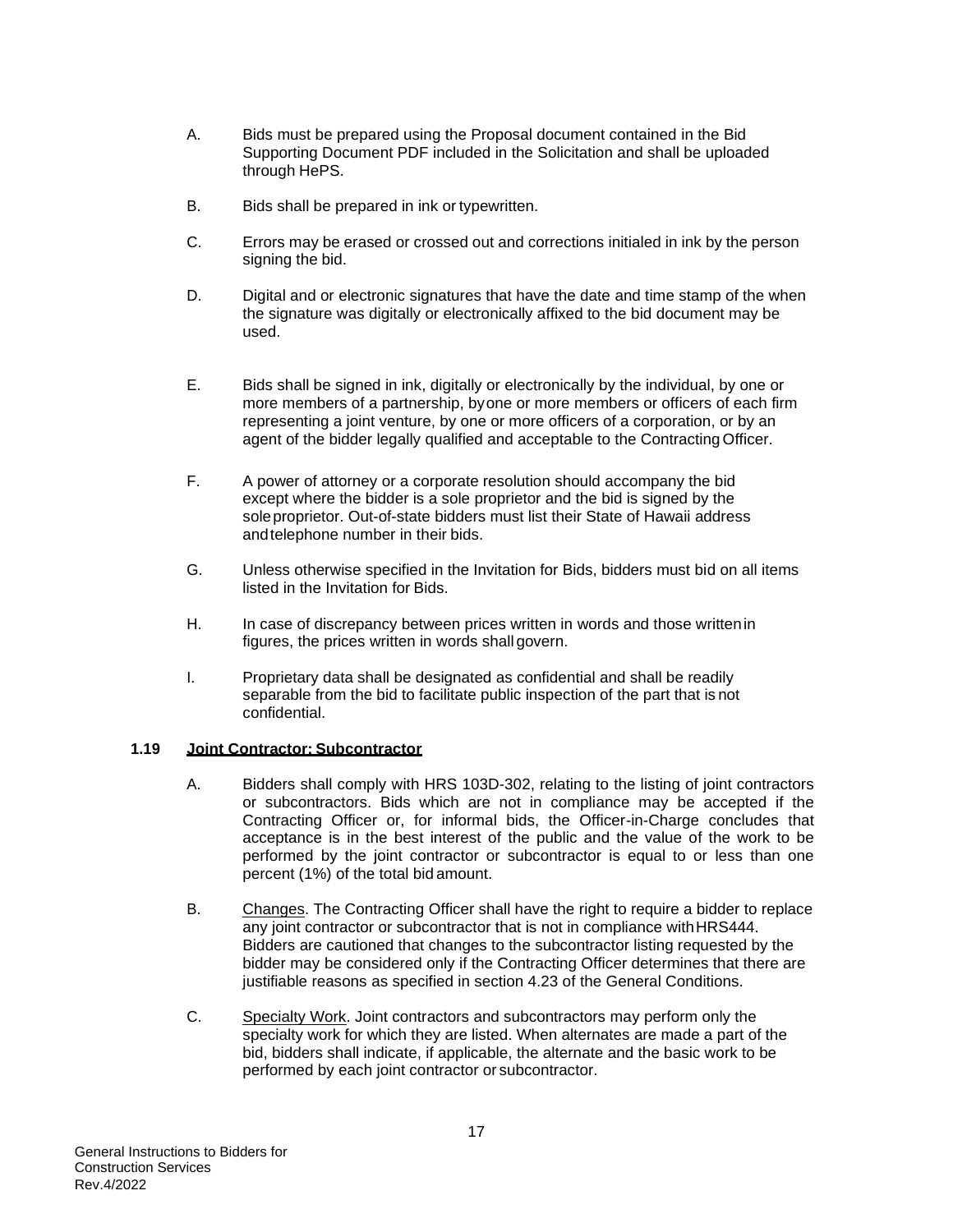#### D. The completed subcontractor list shall be submitted as a separate uploadon HePS when submitting bids.

## <span id="page-19-0"></span>**1.20 Standard Qualification Questionnaire and Addendum:**

The procurement officer requires additional information to determine the responsibility or non-responsibility of the bidders. The bidder is required to fully complete both (A) the nonoptional questions included in the Standard Qualification Questionnaire ("SQQ"); and (B) the Addendum to the SQQ.

Unless otherwise indicated in the solicitation, the following SQQ questions and sections are optional for this solicitation:

- 1. Experience Questionnaire #3 (SQQ page 3)
- 2. Experience Questionnaire #7 (SQQ page 4)
- 3. Equipment Questionnaire: all (SQQ pages 6–8)
- 4. Financial Statement: all (SQQ pages 9–10)
- 5. Details Relative to Assets: all (SQQ pages 11–13)
- 6. Details Relative to Liabilities and Stockholder's Equity: all (SQQ pages 14–15)
- 7. Statements of Income and Retained Earnings: all (SQQ pages 16–17)
- 8. Affidavits: all (SQQ page 17)

#### <span id="page-19-1"></span>**1.21 Pre-Opening Modification or Withdrawal of Bids**

- A. Bids may be modified or withdrawn prior to the time and date set for receiptand opening of bids.
- B. Mistakes in Bids; Correction or Withdrawal Prior to Bid Opening. Correction or withdrawal of a bid because of an obvious mistake in the bid is permissible to the extent it is not contrary to the best interest of the BWS or to the fair treatment of other bidders. A bidder may remedy a mistake in a bid discovered beforethe time and date set for bid opening by withdrawing or correcting the bid through HePS.

#### <span id="page-19-2"></span>**1.22 Apparent Low Bidder Submission of Original Signature BidDocuments**

The apparent low bidder shall furnish all original hardcopy supporting bid documents, identical to the documents that were uploaded to HePS, with original signatures (digital, electronic, or wet signature) the Board of Water Supply within 10 calendar days from the close of bids. The failure to submit all valid documents on a timely basis for award of the contract may result in an otherwise responsive and responsible bidder not receiving the award. Bidder is responsible to submit all required documents by the stated deadlines.

#### <span id="page-19-3"></span>**1.23 Development of Specifications**

A contractor paid for developing or preparing specifications or work statements shall be precluded from bidding or receiving a contract for that particular Solicitation.

## <span id="page-19-4"></span>**1.24 Certificate of Cost or Pricing Data**

Cost or pricing data and certification of that data shall be required in accordance with section 3.3(H) of the General Conditions.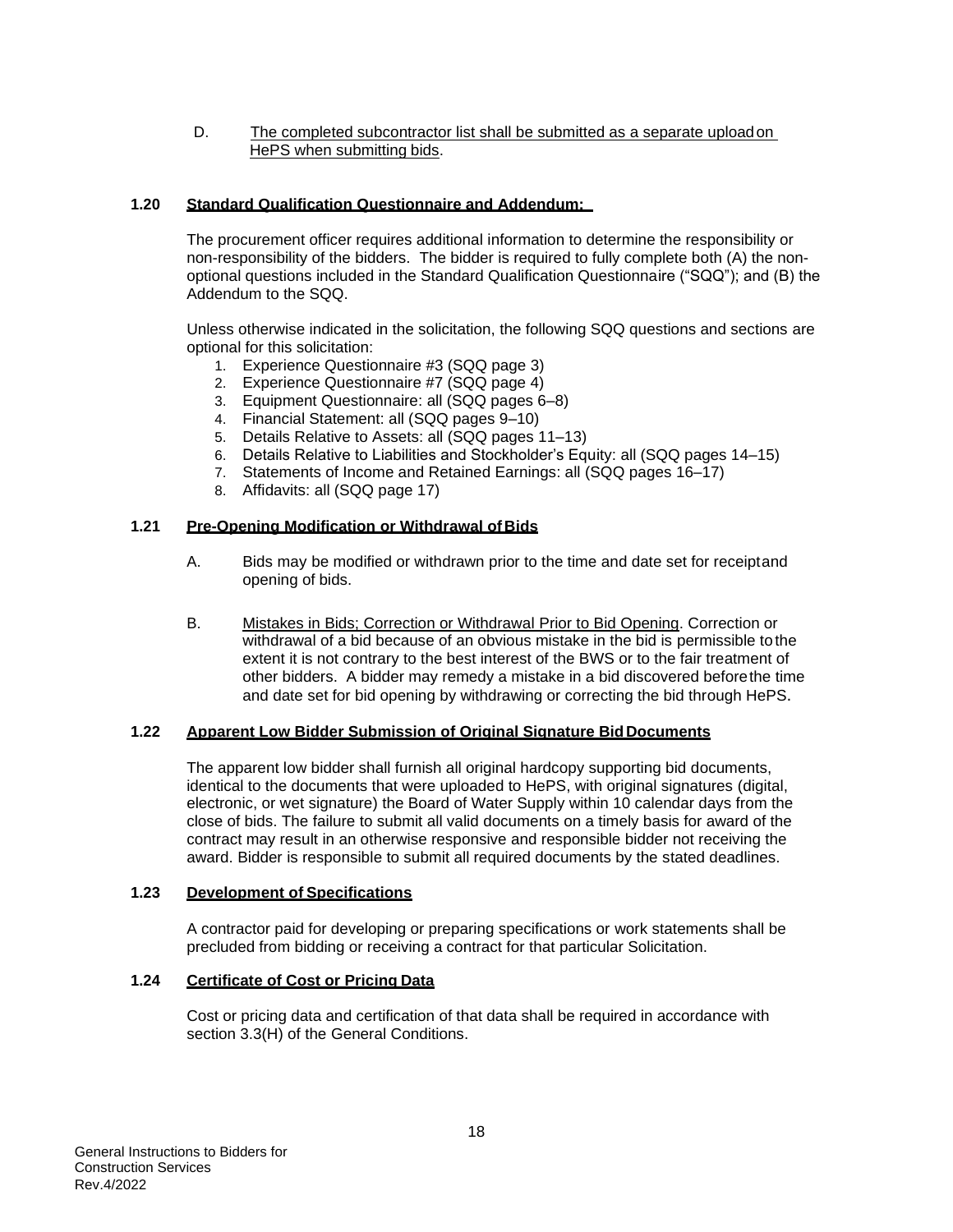## <span id="page-20-0"></span>**1.25 Determination of Contractual Terms and Conditions**

The Contracting Officer is authorized to determine the contractual provisions, terms, and conditions of Solicitations and contracts, provided that the provisions, terms, and conditions must be in compliance with all applicable laws.

## <span id="page-20-1"></span>**CHAPTER 2 - BID OPENING; AWARD AND EXECUTION OF CONTRACT**

## <span id="page-20-2"></span>**2.1 Receipt of Bids**

Submission of a bid shall be deemed verification that the bidder has read and examined the Invitation for Bids and the project site.

#### <span id="page-20-3"></span>. **2.2 Time for Acceptance of Bid Received in Response to aSolicitation**

Unless otherwise stated in the Solicitation, after opening of bids, a bid may be withdrawn only if the BWS fails to award the contract:

- A. For BWS-funded projects or projects funded in whole or in part by thefederal government, within sixty (60) days of the date of opening; and
- B. For projects funded in whole or in part by the State, within one hundred fifty(150) days of the date of opening.

#### <span id="page-20-4"></span>**2.3 Extension of Time for Acceptance of Bid**

After opening of bids, the Contracting Officer or the Officer-in-Charge may request that bidders extend the time during which the BWS may accept their bids as stated in the terms and conditions of the Solicitation.

#### <span id="page-20-5"></span>**2.4 Mistakes in Bid; Corrections or Withdrawals After BidOpening**

- A. Correction or withdrawal of a bid because of an obvious mistake in the bid is permissible to the extent it is not contrary to the best interest of the BWS or tothe fair treatment of other bidders.
- B. Corrections to Bid. Corrections to bids after bid opening but prior to award may be made under the following conditions:
	- 1. If the mistake is attributable to an arithmetical error, the Contracting Officer or, for informal bids, the Officer-in-Charge shall so correct the mistake. In case of error in extension of bid price, unit price shallgovern.
	- 2. If the mistake is a minor informality which shall not affect price,quantity, quality, delivery, or contractual conditions, the Contracting Officer or,for informal bids, the Officer-in-Charge may waive the informalities or allow the bidder to request correction by submitting proof of evidentiary value which demonstrates that a mistake was made. The Contracting Officer or the Officer-in-Charge shall prepare a written approval or denial in response to this request. Examples of such mistakes include:
		- a. Typographical errors;
		- b. Transposition errors;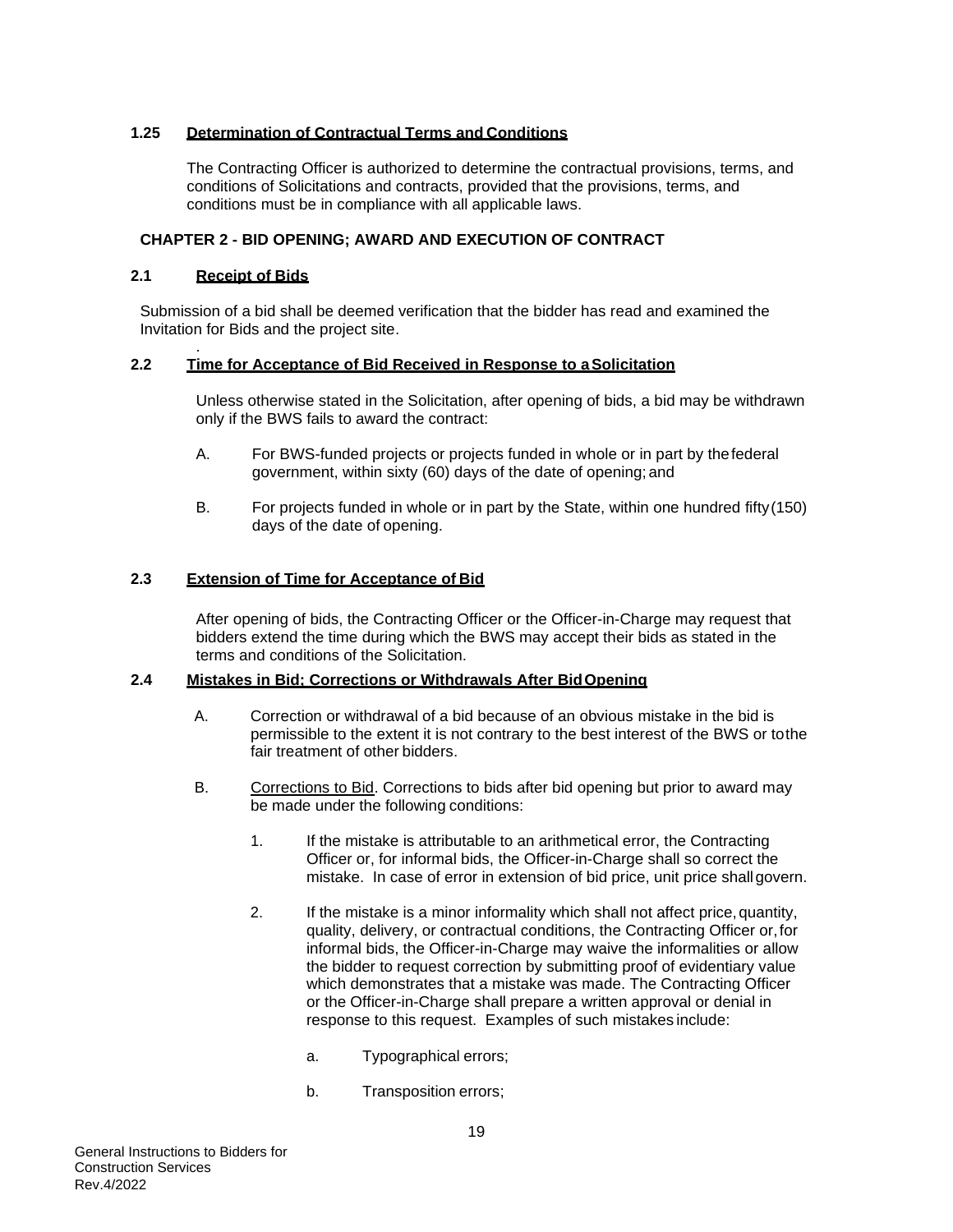- c. Failure of a bidder to sign the bid, but only if the unsigned bid is accompanied by other material indicating the bidder's intent to be bound.
- 3. If the mistake is not allowable under paragraphs (1) and (2) but is an obvious mistake that if allowed to be corrected or waived is in the best interest of the BWS or for the fair treatment of other bidders, the Contracting Officer or, for informal bids, the Officer-in-Charge shall correct or waive the mistake.
- C. Withdrawal of Bid. Withdrawal of bids after bid opening but prior to award may be made if the mistake is attributable to an obvious error that shall affect price, quantity, quality, delivery, or contractual conditions. The bidder shall request withdrawal by submitting proof of evidentiary value that demonstrates that a mistake was made. The Contracting Officer or, for informal bids, the Officer-in-Charge shall prepare a written approval or denial in response to this request.
- D. Correction or Withdrawal After Award. Correction or withdrawal of bids after award is not permissible except when the Contracting Officer or, for informal bids, the Officer-in-Charge makes a written determination that it would be unreasonable not to allow the mistake to be remedied or withdrawn.
- E. Any determination made by the Contractor or the Officer-in-Charge under this Section 2.4 shall be final and conclusive unless it is clearly erroneous,arbitrary, capricious, or contrary to law.

#### <span id="page-21-0"></span>**2.5 Low Tie Bids**

- A. Low tie bids are bids from responsible and responsive bidders that are identical in price and which meet all the requirements and criteria set forth in the Invitation for Bids.
- B. Method of Award. At the discretion of the Contracting Officer or, for informal bids, the Officer-in-Charge, award shall be made in any permissible manner that will resolve tie bids, including but not limited to:
	- 1. Awarding the contract to a business providing goods produced or manufactured in this State or to a business that otherwise maintains a place of business in this State;
	- 2. Awarding the contract to the bidder who received the previous awardso long as all low bids are identical; or
	- 3. If no permissible method will be effective in resolving tie bids and a written determination is made so stating, award may be made bydrawing lots.

## <span id="page-21-1"></span>**2.6 Cancellation of Solicitation**

- A. An Invitation for Bids may be canceled in whole or in part for reasons that are cogent and compelling and in the best interest of the BWS.
- B. Prior to Bid Opening. Reasons for which an Invitation for Bids can be canceled prior to bid opening include, but are not limited to, thefollowing:
	- 1. The BWS no longer requires the construction;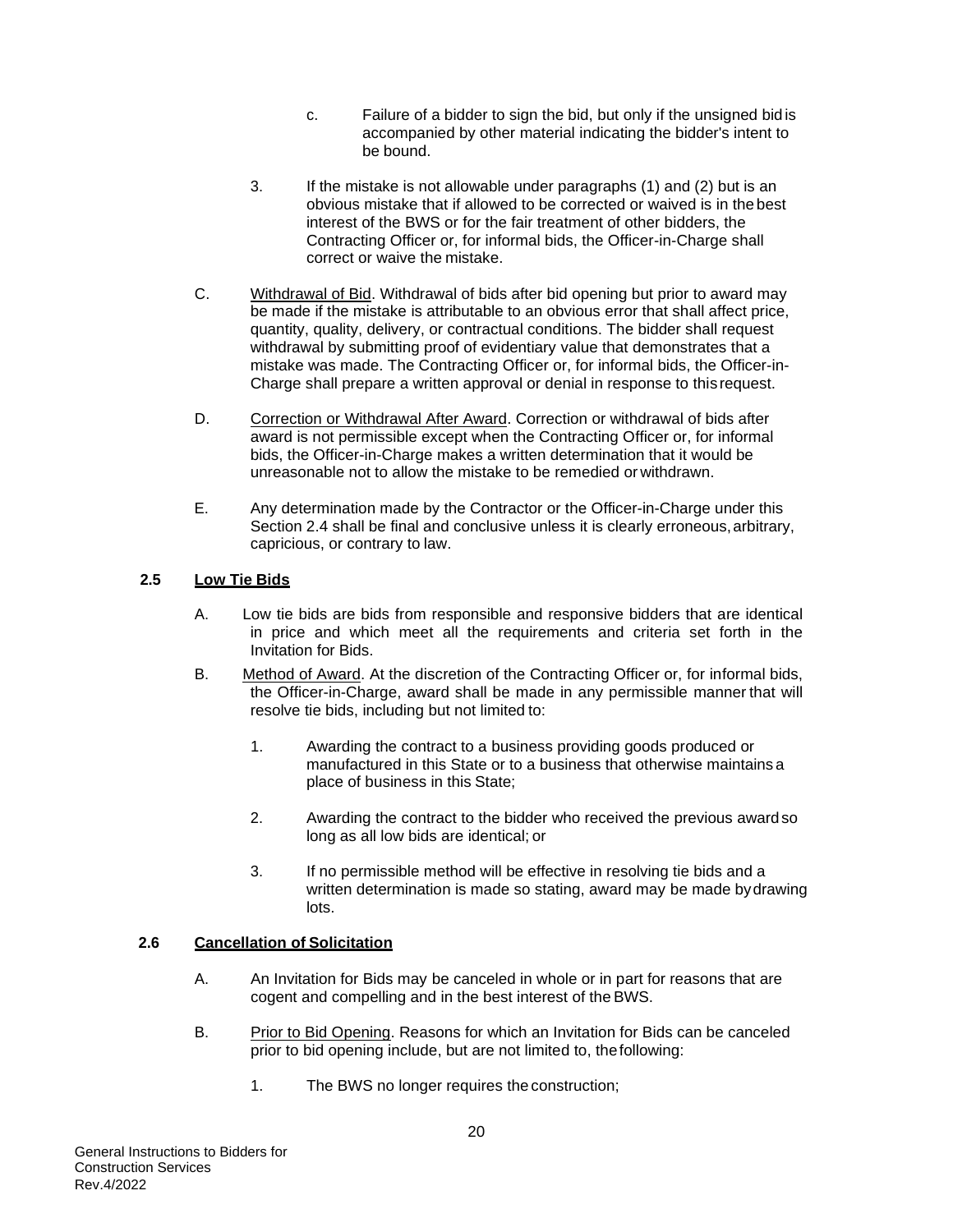- 2. The BWS no longer can reasonably expect to fund the procurement;
- 3. Proposed amendments to the solicitation would be of a magnitude that a new solicitation is desirable; or
- 4. The Contracting Officer determines that cancellation of the solicitation is in the public interest.
- C. After Bid Opening. Reasons for which an Invitation for Bids can be canceled after bid opening include, but are not limited to, the following:
	- 1. The construction being procured is no longer required;
	- 2. Ambiguous or otherwise inadequate specifications were part of the solicitation;
	- 3. The solicitation did not provide for consideration of all factors of significance to the BWS;
	- 4. Prices exceed available funds and it would not be appropriate to adjust quantities to come within available funds;
	- 5. All otherwise acceptable bids or proposals received are at clearly unreasonable prices;
	- 6. There is reason to believe that the bids or proposals may not havebeen independently arrived at in open competition, may have been collusive, or may have been submitted in bad faith; or

The Contracting Officer or, for informal bids, the Officer-in-Charge, determines that cancellation of the solicitation is in the public interest

#### <span id="page-22-0"></span>**2.7** .**Rejection of Bids**

- A. In addition to any other basis identified herein or in the Contract, the Contracting Officer reserves the right to refuse to accept any bid or to reject any bid received from any bidder for any of the following reasons:
	- 1. The bidder that submitted the bid is non-responsible;
	- 2. The bid is not responsive, i.e. it does not conform in all materialrespects to the Invitation for Bids;
	- 3. The construction item offered in the bid is unacceptable by reason of its failure to meet the requirements of the specifications or permissible alternates or other acceptability criteria set forth in the Invitation forBids;
	- 4. Conditioning Bids Upon Other Awards. The bid is conditioned upon receiving award of both the particular contract being solicited and another BWS contract;
	- 5. The bid contains prices that are unbalanced, omissions, erasures, alterations, additions not called for, or other irregularities of any kind;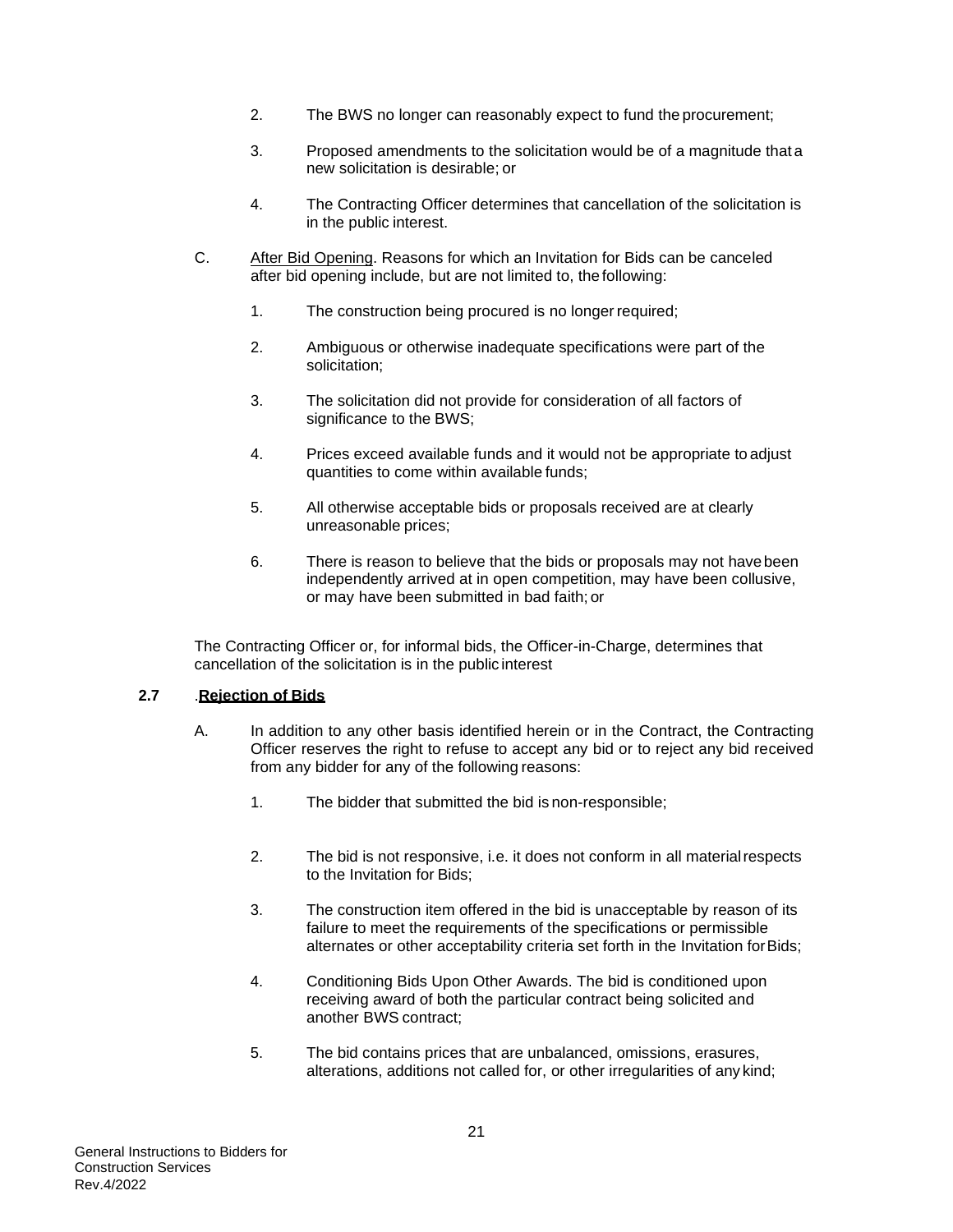- 6. The bidder is not currently licensed or has a license that does not cover the type of work required.
- 7. The bid contains an incomplete, ambiguous, or erroneous listing ofjoint contractors or subcontractors.
- 8. Bids Submitted by Any One Person Under the Same or Different Names. The bidder submitted more than one (1) bid in response to the solicitation. Without limiting the generality of the foregoing provision, a bidder shall be considered to have submitted more than one (1) bid if such bidder submits more than one (1) bid under the same name, or through agents, or through joint ventures, partnerships, or corporationsin which such bidder has more than a twenty-five percent (25%) interest in each of them, or through any combination thereof.
- 9. Evidence that two (2) or more bidders are in collusion to restrict competitive bidding. In such event, the bids of all such bidders shall be rejected and such evidence may be cause for the disqualification of the participants in any future proposal involving any contract with theBWS.
- B. Limiting the Number of Awards. The bidder may specify in the bid the maximum amount of awards acceptable at any one bid letting; provided, however, that the Contracting Officer will make any selection of awards.
- C. Limiting Acceptance to Entire Bid. Unless allowed by the solicitation, a bid may not limit acceptance to the entire bid or offering. If acceptance is so limited and is not allowed by the solicitation, such bid shall be deemed to be non-responsive. If acceptance is properly limited, the Contracting Officer or, for Informal Bids, the Officer-in-Charge shall not reject part of such bid and award on theremainder.

#### <span id="page-23-0"></span>**2.8 Award**

A. The Contract shall be awarded with reasonable promptness by written notice to the lowest responsive, responsible bidder whose bid meets the requirementsand criteria set forth in the Invitation for Bids.

No contract will be awarded to any person suspended or debarred by the Federal government, the State, the City, or the BWS, or who has not provided the "Certificate of Vendor Compliance."

B. Under \$25,000. On any individual award totaling less than \$25,000, the Officerin-Charge reserves the right to award the contract by purchase order. Also, on any individual award on a price commitment agreement, where the estimated total purchase expenditure for the duration of the agreement is lessthan \$25,000, the Officer-in-Charge reserves the right to award the contract by letter. Award by purchase order or award by letter shall result in a binding contract between the parties without further action by either the Contractor or the BWS. The contract, whether awarded by purchase order or letter, shall be performed in accordance with the terms set forth in the Solicitation and the General Conditions. For awards made by purchase order or by letter the Officer-in-Charge may waive any requirement for security for faithful performance that may be required under the Solicitation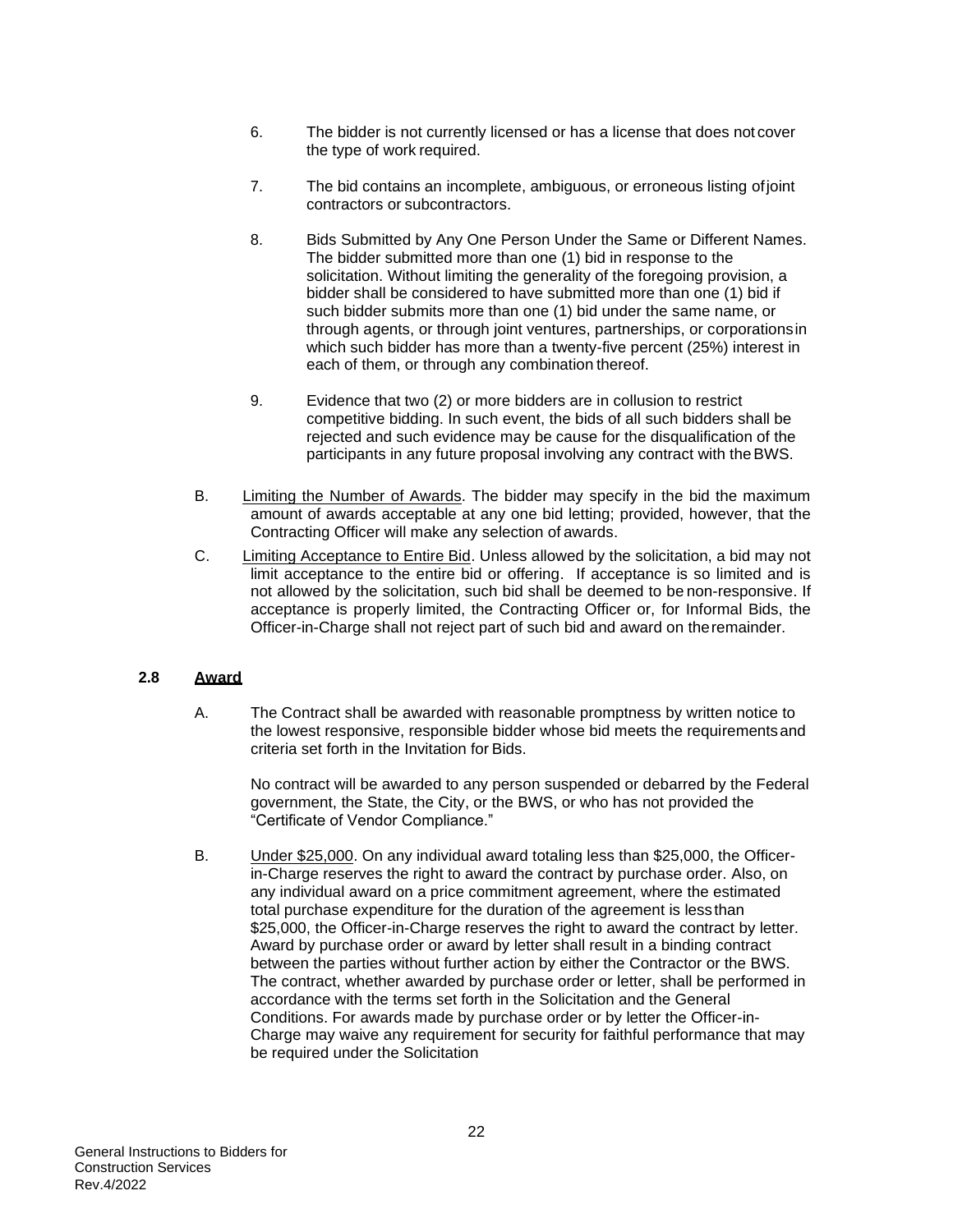C. Exceeding Available Funds. In the event all bids exceed available funds as certified by the appropriate fiscal officer, the Officer-in-Charge may, with the approval of the Contracting Officer, in situations where time or economic considerations preclude resolicitation of a reduced scope of work, negotiate an adjustment of the bid price, including changes in the bid requirements, with the lowresponsive, responsible bidder, in order to bring the bid within the amount of available funds.

## <span id="page-24-0"></span>**2.9 Contract Not Binding Unless Funds Available**

A. No Contract or Change Order shall be binding or of any force and effect without an endorsement by the Contracting Officer that there is an appropriation or balance of an appropriation over and above all outstanding contracts sufficient to cover the amount required by the Contract or the ChangeOrder.

## B. Exceptions

The endorsement that is the subject of Subsection (A) shall not be required in the following situations:

- 1. If a contract is a multi-term contract, the Contracting Officer shall onlybe required to certify that there is an appropriation or balance of an appropriation over and above all outstanding contracts that is sufficient to cover the amount required to be paid under the contract during the current fiscal year or remaining portion of the current fiscal year of the first term of the multi-term contract. Payment and performance obligations for succeeding fiscal periods shall be subject to the availability and appropriation of funds therefore from sources that are identified in writing;
- 2. If the contract is one under which the total amount to be paid to the contractor cannot be accurately estimated at the time the contract is to be awarded; or
- 3. If there is direct expenditure of public funds from the BWS tothe Contractor.
- C. Certification of a Portion of Funds. Notwithstanding the requirement for endorsement above, certification of a portion of the total funds required for a Contract or Change Order may be permitted when an immediate solicitation or amendment to a Contract will result in significantly more favorable contract terms and conditions to the BWS than a solicitation or amendment made at a laterdate; provided that certification for partial funding shall be permitted only if the Chief Financial Officer states in the certificate that the availability of funds in excess of the amount certified as available shall be contingent upon future appropriations or special fund revenues. All Contracts and Change Orders partially funded shall be enforceable only to the extent to which funds have been certified as available.

# D. Contracts Involving Federal Funds

1. In any contract involving not only State, City, or BWS funds but also supplemental funds from the Federal government, or involving one hundred percent (100%) Federal funds, this section shall be applicable only to that portion of the contract amount obligated and payable out of State, City, or BWS funds; however, this provision shall be liberally construed so as not to hinder or impede the BWS in contracting for any project involving financial aid from the Federal government.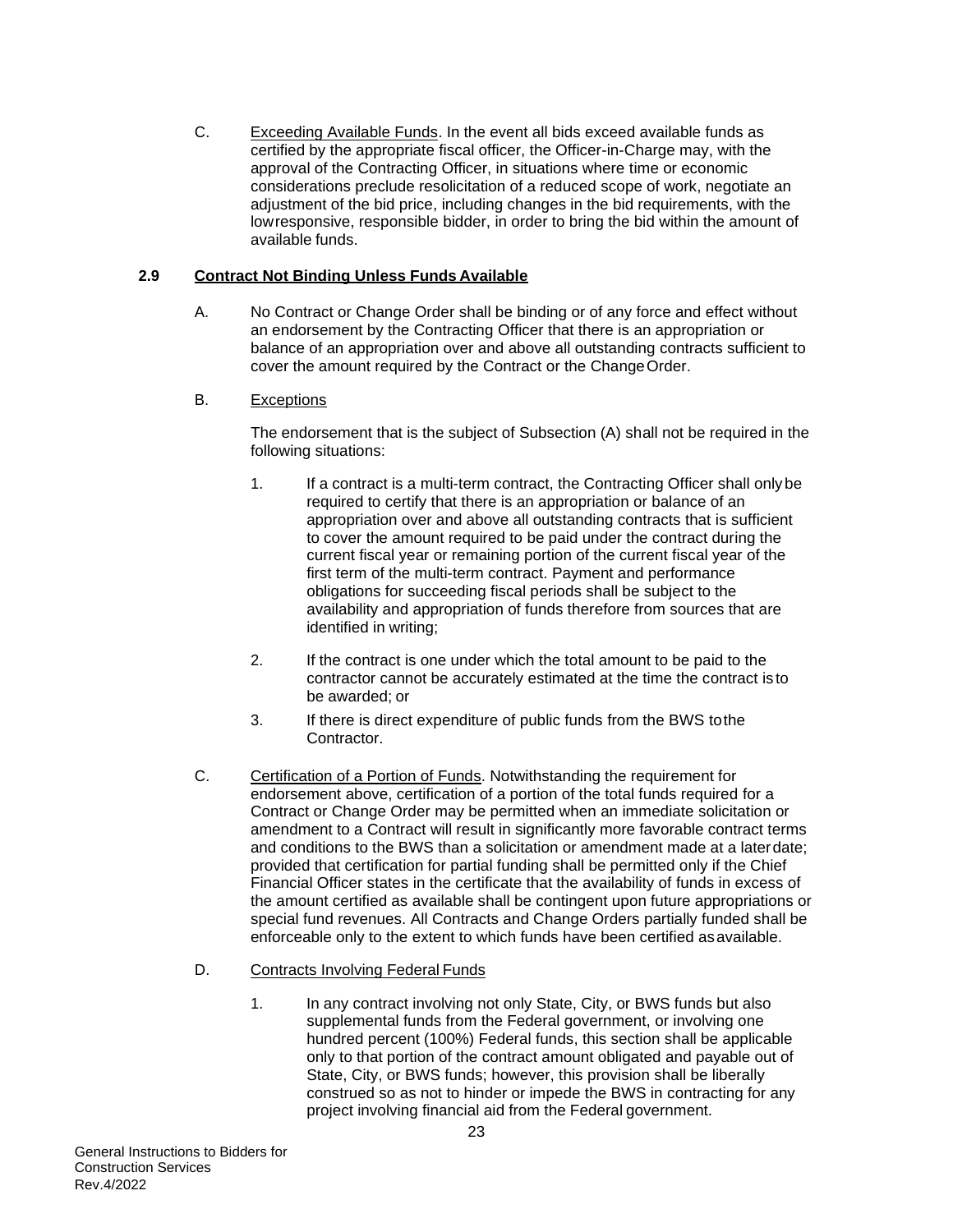- 2. Unless otherwise specified, the Contractor, by submittal of a bid and acceptance of an award, agrees that payment of that portion of the contract amount that is supplemented or funded entirely by Federal funds shall be payable upon receipt of those Federal funds.
- E. In the event that any contract modification, change order, or adjustment results in an increase in the total project budget or total contract budget, the Officer-in-Charge shall not execute or make any contract modification, change order, or adjustment in contract price unless sufficient funds are made available therefor, or the scope of the project or contract is adjusted so as to permit the degree of completion that is feasible within the existing project budget or contract project; provided, however, that with respect to the validity, as to the Contractor, of any executed contract modification or adjustment in contract price which the Contractor has reasonably relied upon, it shall be presumed that there has been compliance with this section.

## <span id="page-25-0"></span>**2.10 Execution of Contract**

- A. Upon notification of award of contract, the successful bidder shall obtain the contract from the BWS for execution.
	- 1. Each and every signature appearing on the contract form must be notarized by a notary public attesting to the persons signing, theirtitles, and if a corporation, the corporate seal affixed to the contract form.
	- 2. Each and every signature appearing on the bond forms must be notarized by a notary public attesting to the persons signing, theirtitles, and if a corporation, the corporate seal affixed to the bonds.
	- 3. If a corporation, the corporate resolution must be attached; if a joint venture or partnership, a power of attorney authorizing theperson(s)

signing on behalf of the joint venture or partnership. The surety shall also attach its power of attorney.

- 4. The fully executed contract document shall be returned **within ten (10) calendar days** from the date of notification of the award, or withinsuch time as the Contracting Officer may allow, along with evidence of insurance coverage as specified in the General Conditions.
- B. Failure to Enter into Contract. Failure to enter into the Contract and to furnish satisfactory security **within ten (10) calendar days** from notice of award or within such time as the Contracting Officer may allow shall, in the sole and absolute discretion of the BWS, be cause for cancellation of the Contractor's award and forfeiture of the Contractor's bid security as liquidated damagesand not as a penalty.

#### <span id="page-25-1"></span>**CHAPTER 3 - PROTESTS; SUSPENSION AND DEBARMENT**

#### <span id="page-25-2"></span>**3.1 Authority to Resolve Protested Solicitations and Awards**

Complaints and protest of awards shall be subject to the requirements specified in chapter 3-126, subchapter 1, HAR and section 103D-701, HRS.

A. Filing of complaint and protest prior to receipt of offers. Protestor initially should seek an informal resolution of the protestor's complaint with the Contracting Officer named in the solicitation. Protestor may file a protest pursuant to section 103D-701, HRS, prior to the receipt of offers on any phase of asolicitation.